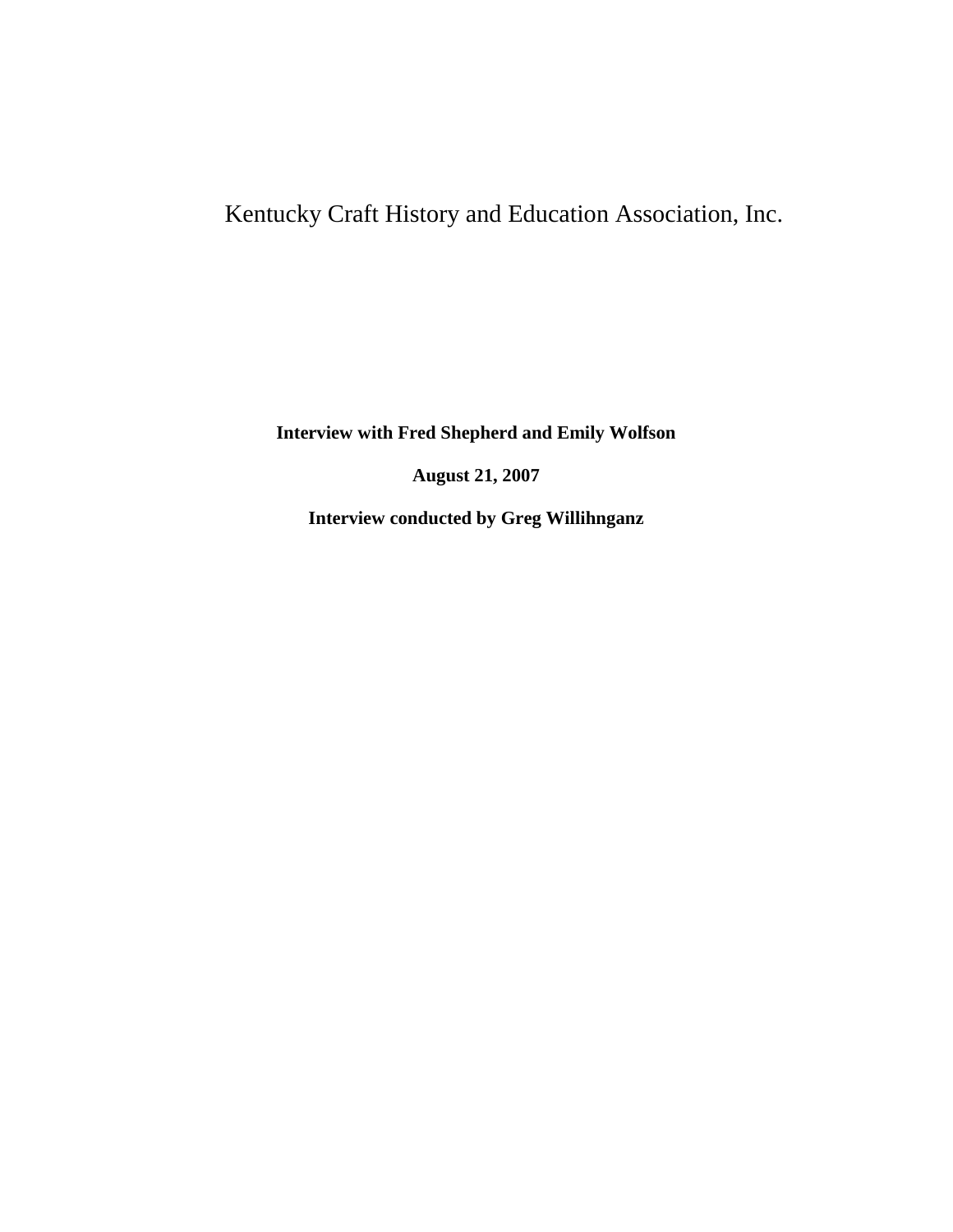# **FRED SHEPHERD AND EMILY WOLFSON PART 1**

## *[Some chatting before interview begins – apparently Shepherd is telling about something that happened in the past to an acquaintance or coworker of theirs.]*

SHEPHERD: And Dick, but Dick never got to work before 11 o'clock.

WOLFSON: Yeah.

SHEPHERD: That was Dick.

WOLFSON: That was Dick.

SHEPHERD: But he had had it. He went into that office. He was as red as that chair. Said, "God damn it, Dick, Gordon, you dumb son of a bitch. Get me my ball for my typewriter!" You got, he just, one up side, down the other. *[Shepherd laughs]*

WOLFSON: I can't believe…

SHEPHERD: Poor Dick was not the same for the whole day. The whole idea – I think he felt personally violated that this man…

WOLFSON: Well, of course.

SHEPHERD: …would go into his office and take his things and…

WOLFSON: He had no business in there, and what did he do with it? Put it on his typewriter?

SHEPHERD: Yeah, yeah, too cheap to go get another one I guess.

WOLFSON: Oh, for Heaven's sake.

WILLIHNGANZ: *[unintelligible – something about a chair]*

WOLFSON: I didn't know that.

SHEPHERD: He was an absolute idiot.

WOLFSON: Oh, my, well, I've got to change chairs, ' cause I'm too low. *[Wolfson laughs]*

SHEPHERD: Okay, you want to get up on – put the pillows up there?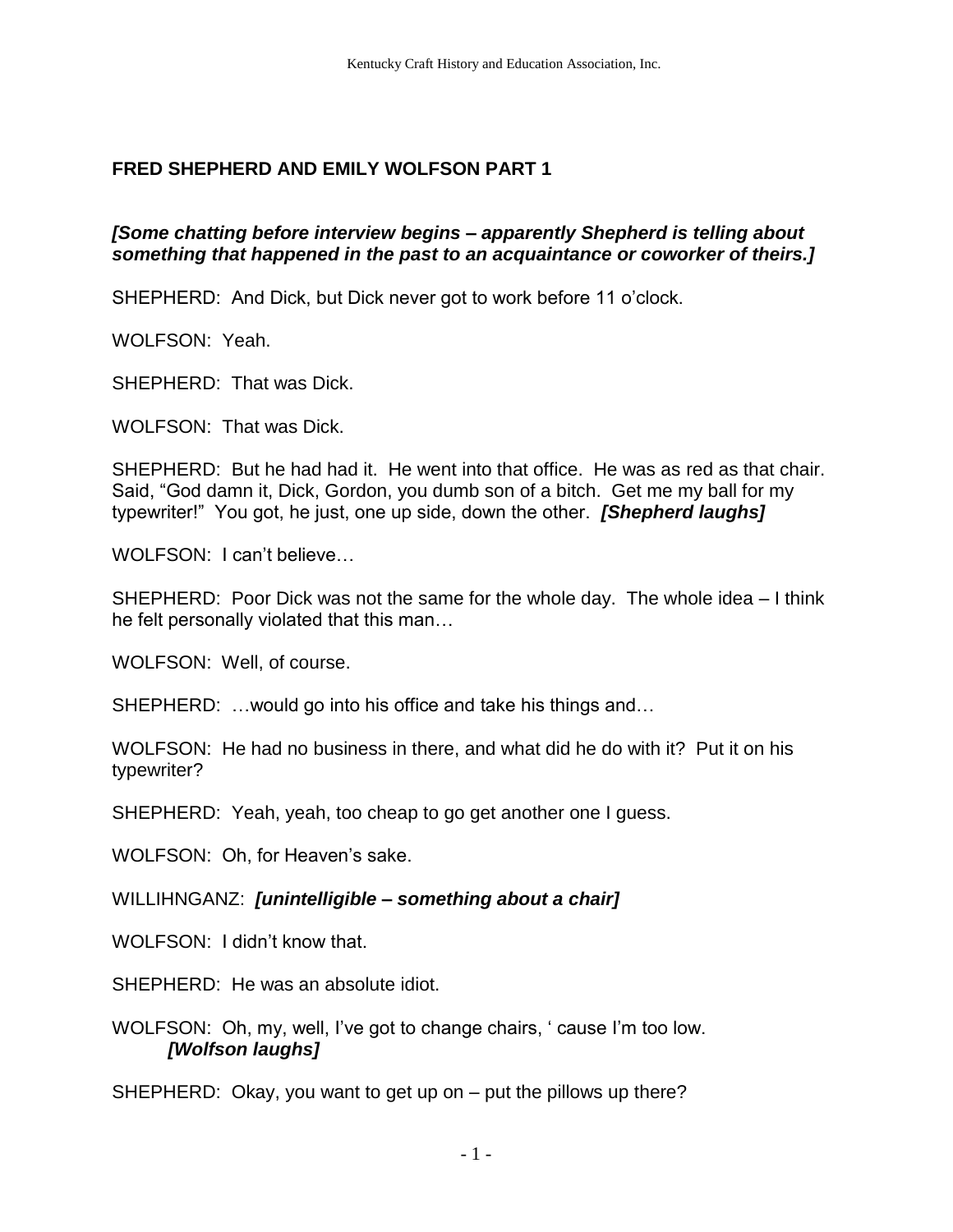WILLIHNGANZ: Here, here. You want these?

WOLFSON: We'll just move the chairs.

WILLIHNGANZ: Let's just change chairs. Yeah, change chairs. There you go.

WOLFSON: We always - I had to take pillows with me to buy my last car. *[Wolfson and Shepherd laugh.]* Oh, my!

SHEPHERD: Oh, my!

## **AT THIS POINT, WILLIHNGANZ STARTS THE INTERVIEW.**

WILLIHNGANZ: So, tell me a little bit about the uh, the early years. When did you join, Fred, when did you join that Guild?

SHEPHERD: I think it was in 1967 or '68.

WOLFSON: I think that's about right.

SHEPHERD: Yeah, around that time.

WOLFSON: I think it was '67 that we started the fair.

SHEPHERD: Yeah.

WOLFSON: Yeah.

SHEPHERD: And, the first fairs were hysterical. 'Course, we were all excited about going to the Indian Fort, wherever that was, and we discovered that when we got to Berea.

WOLFSON: Yeah.

SHEPHERD: But, you entered into the big parking lot, which was below a trail that led to the Indian Fort, and the craft persons would be on either side of this trail, that proceeded all the way up to the amphitheater and the Indian Fort. And when we got up there, we were greeted by the chair…was Garry, I guess, Garry Barker, and there was nothing to put your work on except you were directed to a pile of concrete blocks.

WOLFSON: I think it was Rich Bellando then.

SHEPHERD: Maybe it was…it was Richard.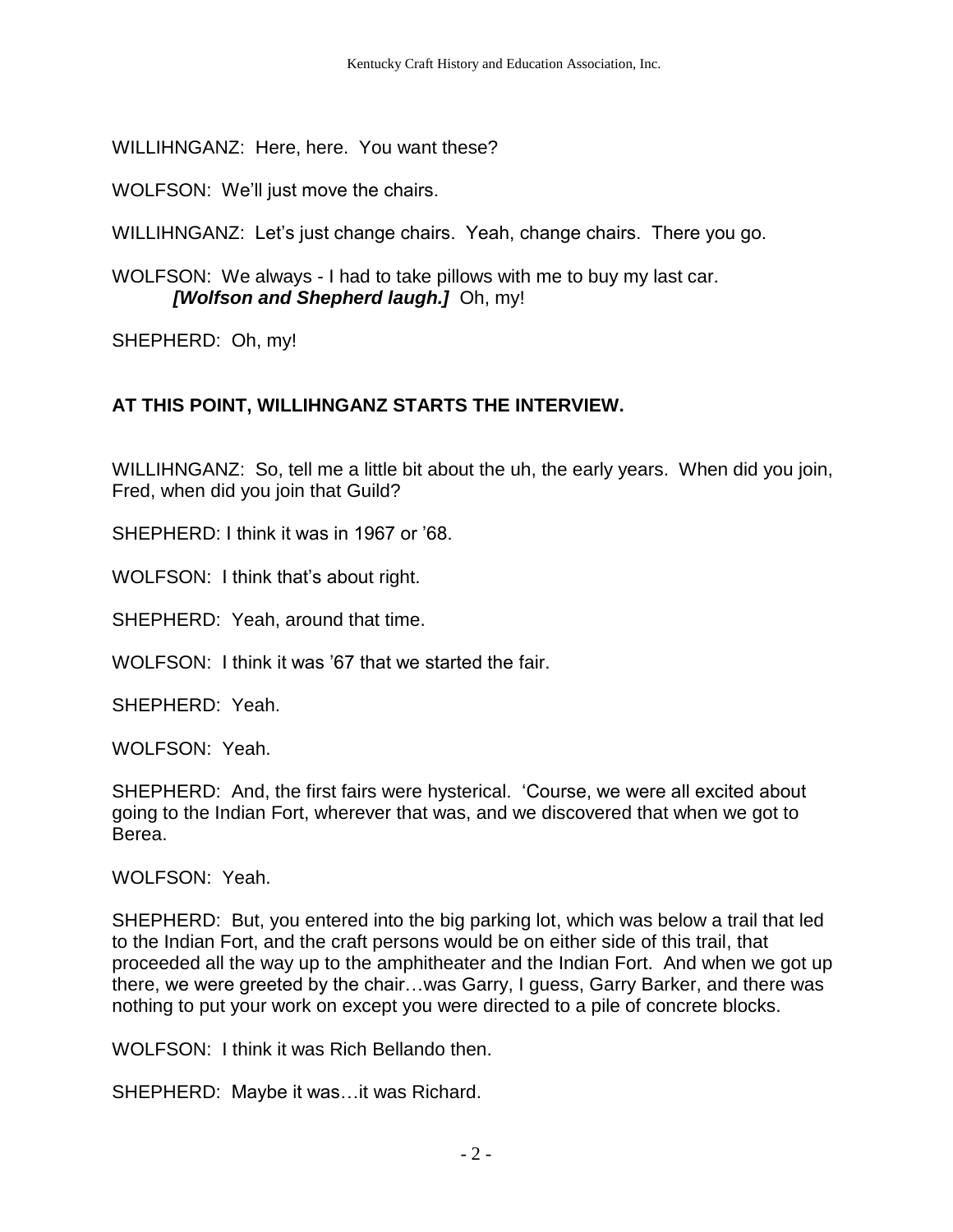WOLFSON: 'Cause he just started.

SHEPHERD: You're right, Richard Bellando and his wife. Um, you were directed to a bunch of concrete block and slab wood, and it was simply a first come first serve deal. And, here I was with my forty-eight pieces, eagerly, sitting on the side of the hill with uh. I got four concrete blocks and three boards or four boards, however many it was, *[Wolfson and Shepherd laugh.]* and uh, and had the good fortune to sell most of the pieces that I'd brought.

WOLFSON: That's great.

SHEPHERD: So, I went away from that initial experience, you know, just hopping, hopping and skipping.

WOLFSON: Uh-huh.

SHEPHERD: And was cause for returning in the future, but that was just part of. The …there was no…the path up to there was not paved. There was just a mud, you know, flat, clay surface. And in some years, and especially the first year, it was very, very wet. And that thing just turned to mud all the way up the hill. You know, when it rained, the two dimensional folks, the painters, printmakers, watercolorists, simply, because there were no tents then – they had to run out there to their cars and fetch plastic…

WOLFSON: Well, we sent a lot of plastic. We sent a lot of plastic, and they put it under that. *[Wolfson and Shepherd laugh.]*

SHEPHERD: For those who had the plastic, they were fortunate enough to get it covered while it was raining. But, as I was talking before, in the days before, you know, gallery matt board and good materials, their work suffered a great deal when it got wet.

WOLFSON: Oh.

SHEPHERD: Yeah, which was a shame, but it didn't seem to deter them at all. I think that night, in the evening when the fair closed, most of the people camped out or slept in their car. I slept in my car, first year. And, there was always something with music instruments. There was always something going around. So, everybody gathered together with a glass of wine or a bottle of beer, and it was, I don't think anybody slept for three days. *[Wolfson laughs]* I'm willing to bet on that. They just had a great time, even though they were, you know, the mud, and the rain, and the rest of those kinds of things.

WOLFSON: How did Clara let you off that long?

SHEPHERD: Huh?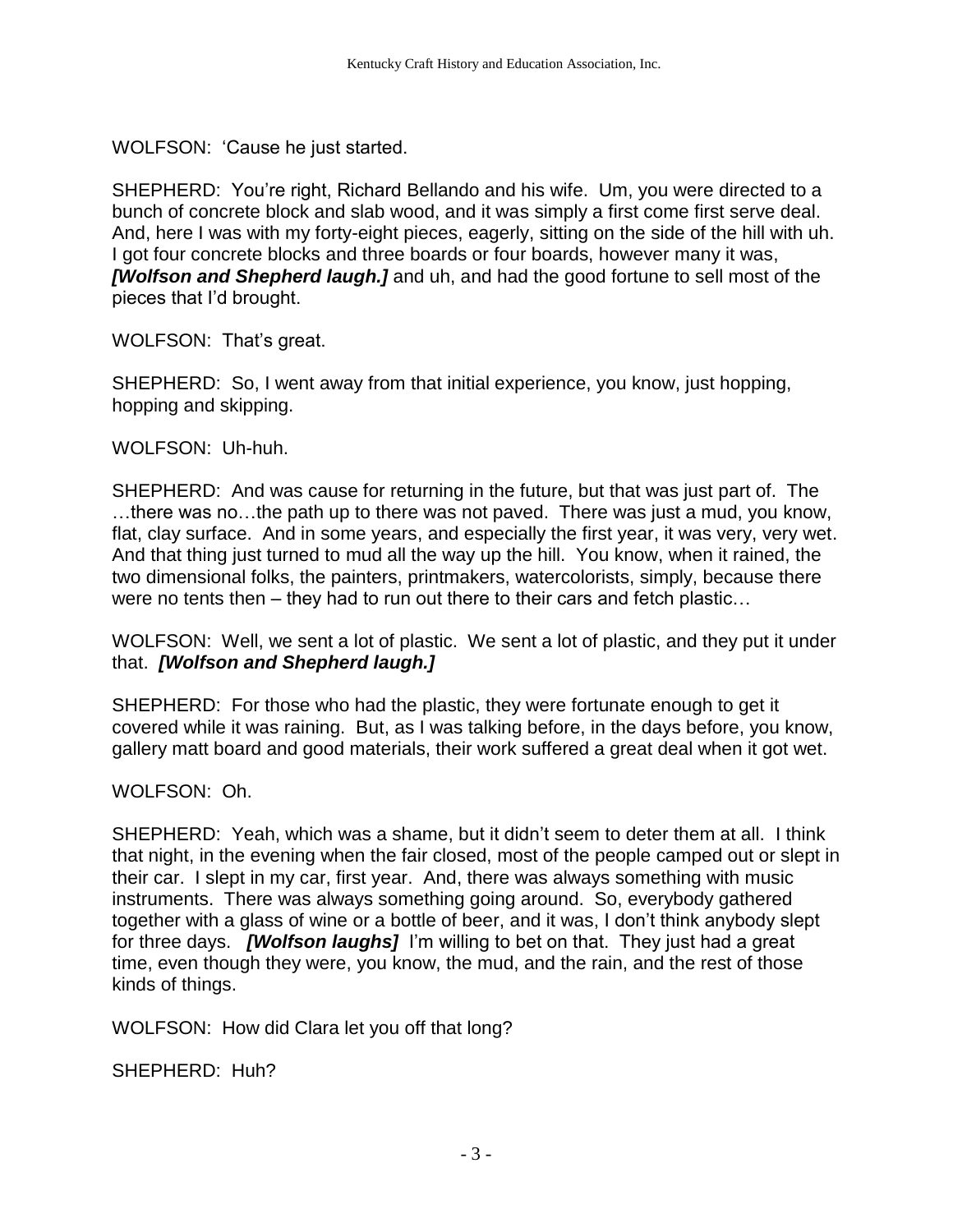WOLFSON: How did…didn't you have to go Wednesday to get set up for Thursday, Friday, and Saturday, and Sunday.

SHEPHERD: Yeah, that's right. Yeah. *[Wolfson laughs]* I don't know. It was a lots…it's a long trip.

WOLFSON: She pushed didn't she?

SHEPHERD: Yeah. But there was…that was part of the problem for us in Western Kentucky, going to Berea. We liked going. But it was always, it was always a, it was always a travel…

WOLFSON: …problem.

SHEPHERD: What is it – three hundred and four hundred and some miles to Richmond? Anyway, then you gotta go south.

WOLFSON: Yes.

SHEPHERD: A friend of mine…

WOLFSON: It's about three hundred miles to Berea, as I remember.

SHEPHERD: Yeah, yeah. And that was the days they had toll roads.

WOLFSON: Yes. *[Wolfson laughs]*

SHEPHERD: A friend of mine who will be nameless

WOLFSON: Yes.

SHEPHERD: …drove that in a little under three and a half hours.

WOLFSON: Uh-huh.

SHEPHERD: *[Wolfson and Shepherd laugh.]* You know who I'm talking about. Alright, he said he just put his foot to the floor and never went below ninety-five miles an hour. *[Shepherd laughs]* Ohhh, but he's, I won't tell who he is, but he's a dear, sweet person. He's just the greatest.

WOLFSON: Yeah.

SHEPHERD: But those early years were something, were really something.

WOLFSON: Something, yeah, yeah.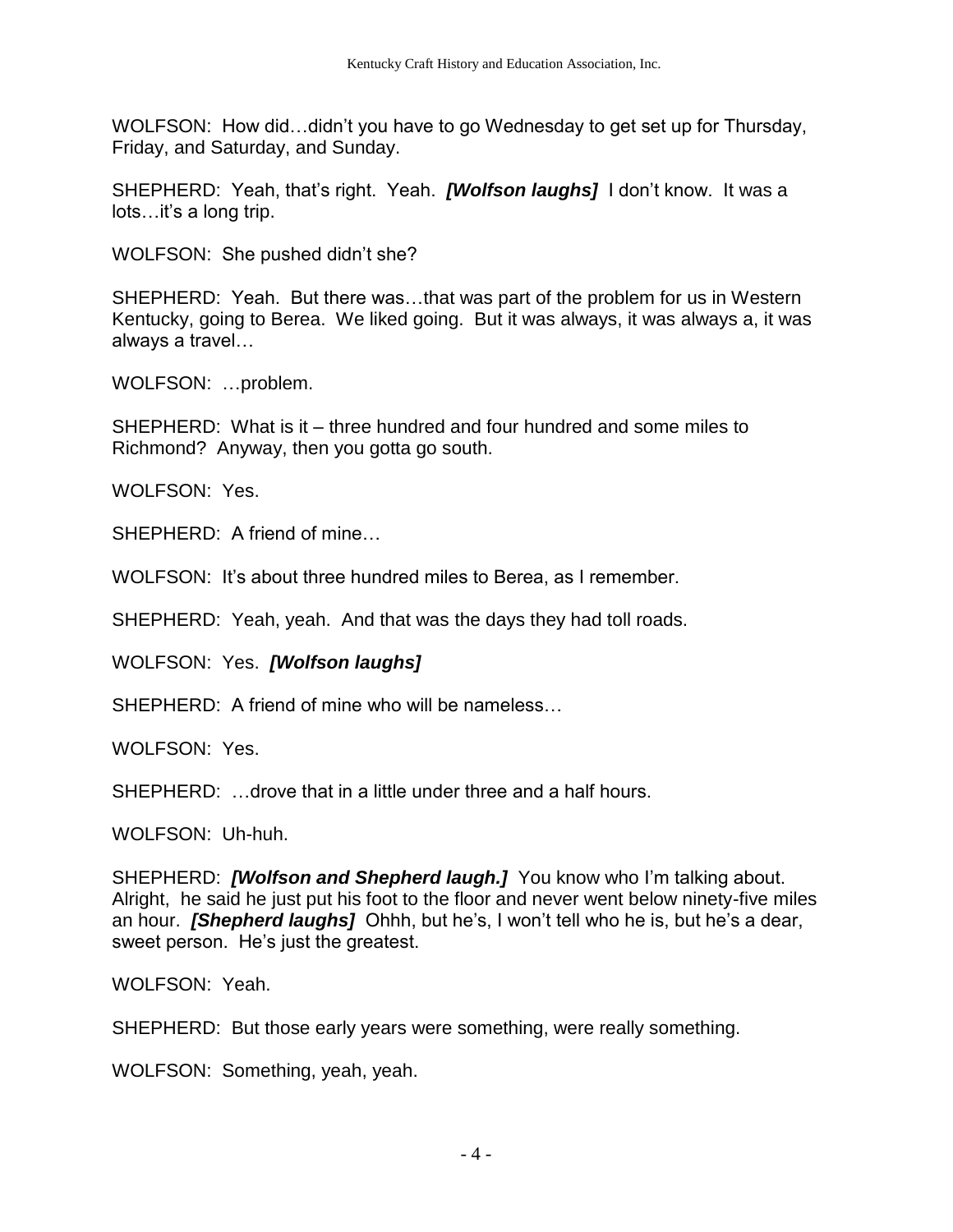SHEPHERD: I don't think…was it you were saying the advent of the tents?

WOLFSON: I thought they came the next year, but I may be wrong. They came within a couple of years.

SHEPHERD: Yeah. That was a saving grace.

WOLFSON: Yes, that was. I think Bellando; he had come to us from the Southern Highlands Guild…

SHEPHERD: Mm-hmm, mm-hmm.

WOLFSON: …and, I think he realized that we just couldn't do that. And, I think that he went ahead and ordered the tents for the second time... year, but I may be wrong. I didn't get up there the first year, because my mother had a bad accident. And I had, I had everything kind of organized to go, and we had somebody take a lot of our stuff. I can't remember who that was.

SHEPHERD: Oh, my goodness! Oh, I see, in their cars with them. Yeah. They also have electricity, too, *[Wolfson and Shepherd laugh.]* which, sometimes back in the early days of TVA when people first got electricity in their homes…they didn't have it the first couple of years, until they got electricity along with the tents. And, of course, you were summarily charged extra for that.

WOLFSON: So. I didn't get into all that night business either, because Bob Evans drove me up there, and then I guess he drove back home. I don't know what he did. He didn't, did he exhibit? I can't remember.

SHEPHERD: I can't remember.

WOLFSON: Anyway, no. I think he was on the board. And, so I stayed in the Berea, what's the place?

SHEPHERD: Hotel.

WOLFSON: Hotel.

SHEPHERD: *[unintelligible]*

WOLFSON: And so, so I had to retire at night, and you all were having a great time.

SHEPHERD: We were having a wonderful time.

WOLFSON: Now, I don't…I think that we quit having to go four days fairly soon. How…

SHEPHERD: Mm-hmm, mm-hmm.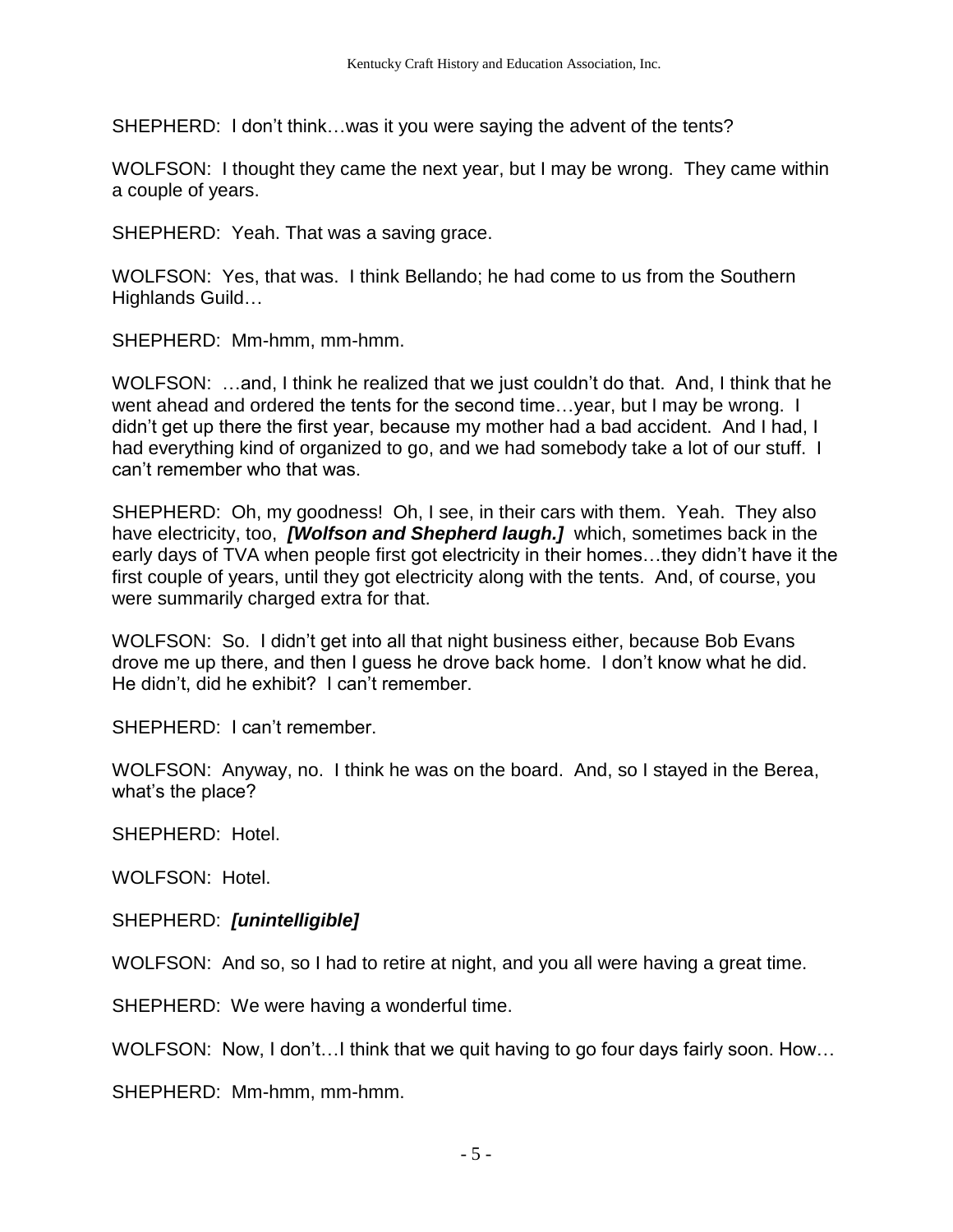WOLFSON: …because that was too long.

SHEPHERD: You were allowed to come in there Thursday and set up.

WOLFSON: Oh, you were? Uh-huh.

SHEPHERD: Yeah, and then a lot of people would come in then.

WOLFSON: Thursday afternoon and Friday?

SHEPHERD: Yeah, yeah, yeah.

WOLFSON: But then, have to stay 'til Sunday afternoon and come home, and get up the next morning….

SHEPHERD: Oh, yeah, if you had to teach back here in Murray, which we did. That was a haul.

WOLFSON: Monday morning at seven thirty. *[Wolfson laughs]*

SHEPHERD: Yeah, that was a haul, because the fair didn't end, as I recall, 'til five o'clock.

WOLFSON: I think that's right.

SHEPHERD: Yeah, the first fair. So then, you were looking at uh, you know, a good four to five hour drive at night, through the toll booths and all, *[Wolfson laughs]* waiting for a flat tire.

WILLIHNGANZ: Now the tents that your speaking of are, were they the individual tents like they have now?

SHEPHERD: Yes, yes.

WOLFSON: They were striped, too. They were very colorful. *[Wolfson and Shepherd laugh.]*

WILLIHNGANZ: Wow.

SHEPHERD: Yeah, but the…as I said before, the watercolorists and the printmakers, boy, they took it on the nose.

WOLFSON: Yeah.

SHEPHERD: But, it didn't faze them, they were right back the next year.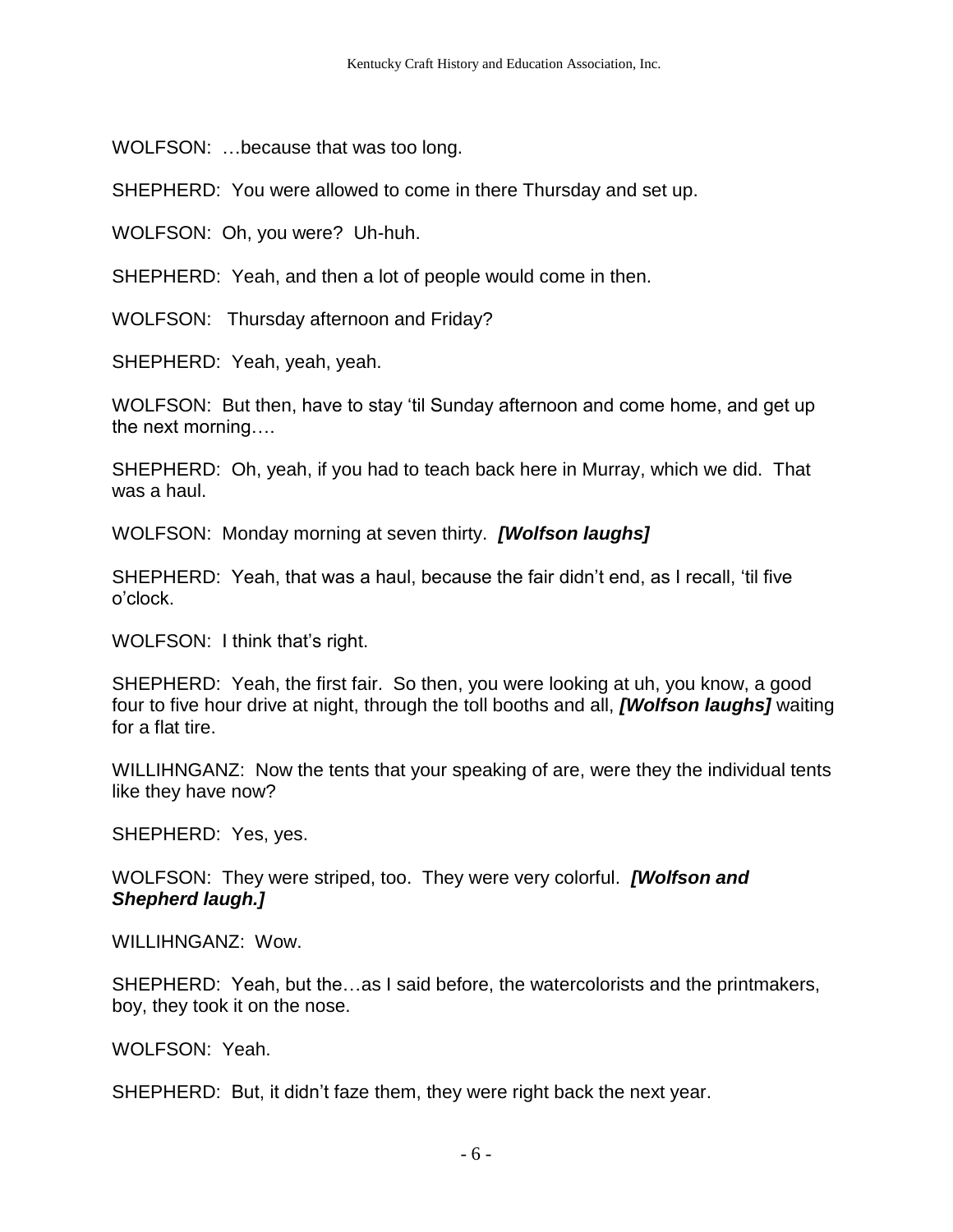WOLFSON: Yeah.

SHEPHERD: They had, you know, like most human beings, had adjusted to some predisclosed method of dealing with all the, all the rain, and whatever happened to come. That was fun.

WILLIHNGANZ: Now, Fred, were you active in any of the official roles there? Were you on the Board or…

WOLFSON: He was President!

SHEPHERD: I was on the board for a couple of years, and also was President in – I can't remember when it was, seventy–eight or seventy-seven, seventy-eight. No, I think Dick Jackson was President in seventy–seven.

WOLFSON: Yes, I think so.

SHEPHERD: Yeah, I was in seventy-eight, and then I think Trudy Thompson from Fulton succeeded me, and there were, most, obviously, most of the people who were in the Guild, and were working craftsmen, were a part of that group. And, we would meet, once or twice a year, usually at Shakertown, which was really, which was really fun.

WOLFSON: Mm-hmm. That's a dream place to meet!

SHEPHERD: Yeah, it was! It's a wonderful place to meet. And we'd have our annual meeting there. But those, people went on and off the Board and served, I can't remember, one or two years, or three years, depending upon, when the vacancy was…They're in the middle now of nominating people for, for, the Board.

WOLFSON: We still have nominations, but I don't have, don't know anybody to nominate, so, 'cause I don't know anybody who are members here. *[Wolfson and Shepherd laugh.]*

SHEPHERD: Well, I haven't been there since seventy-eight, so…

WOLFSON: And we don't have, we don't get pushed to do it as we did when Clara was here.

SHEPHERD: Yeah, well, she was a wonderful person – the driving force.

WILLIHNGANZ: Clara who?

WOLFSON and SHEPHERD: Clara Eagle.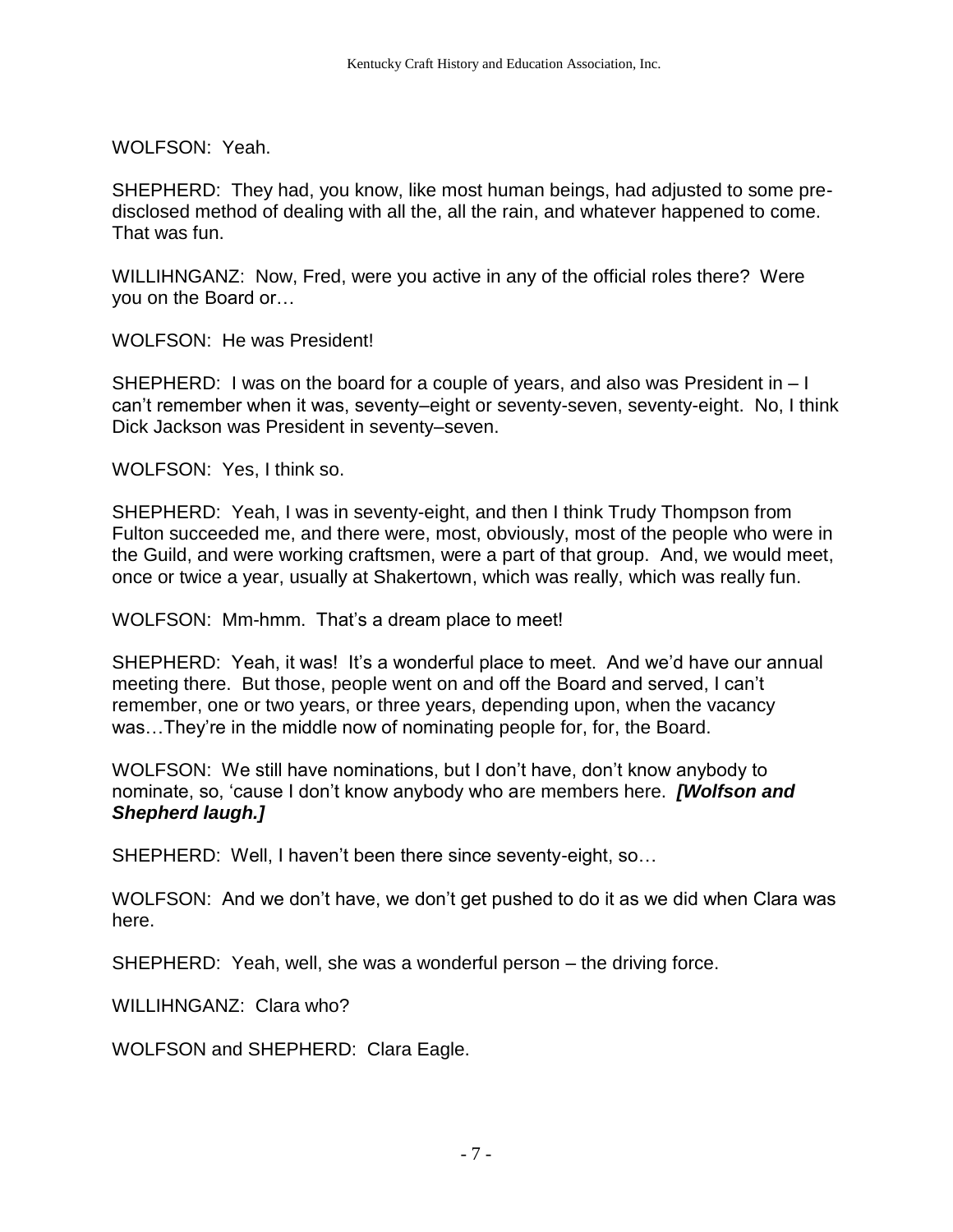SHEPHERD: …was our departmental chair person, and, she was a silversmith, metalsmith.

WOLFSON: Uh-huh.

SHEPHERD: And, she, she was just a wonderful person.

WOLFSON: She worked…

SHEPHERD: Tough but fair.

WOLFSON: She worked a sixteen hour day, and she expected everybody else to, too. *[Wolfson laughs]*

SHEPHERD: Well, she, that was the kind of person she was.

WOLFSON: Yeah, she was an administrator.

SHEPHERD: If you were working hard for her, she would respond.

WOLFSON: She was great.

SHEPHERD: And, she was a very, very good personal steward of people. I can remember my first big committee assignments on campus, leading promotion and places like that. She took me aside and said, "Fred, this is what you've got to do to prepare for these meetings." And she, she had it all covered. She was a great administrator. She really was, and a pleasure to work for. They have a beautiful portrait of her up in the sixth floor outside her gallery, named for her. She was a real fast car driver, though. *[Shepherd laughs]* Wasn't she Emily? *[Shepherd laughs]* She had that big old Chrysler, and she'd get in that thing, and man, she'd put it to the floor.

WOLFSON: She was a character.

SHEPHERD: Yeah, she was.

WILLIHNGANZ: *[Willihnganz laughs]* So, you…she was part of the Guild? SHEPHERD: Yes.

WOLFSON: She was part of the organizers of the Guild. I think we said, it really got started by Virginia Minish, who thought there ought to be something for Kentuckians to see, and she found somebody, I can't think of his name – McNeil, I think or something in Louisville who had something to do with the railroads and talked him into giving use these two cars to do an art train. And then, so, then all, and all the people that cooperated with it mostly, were art administrators in one college or another or in a high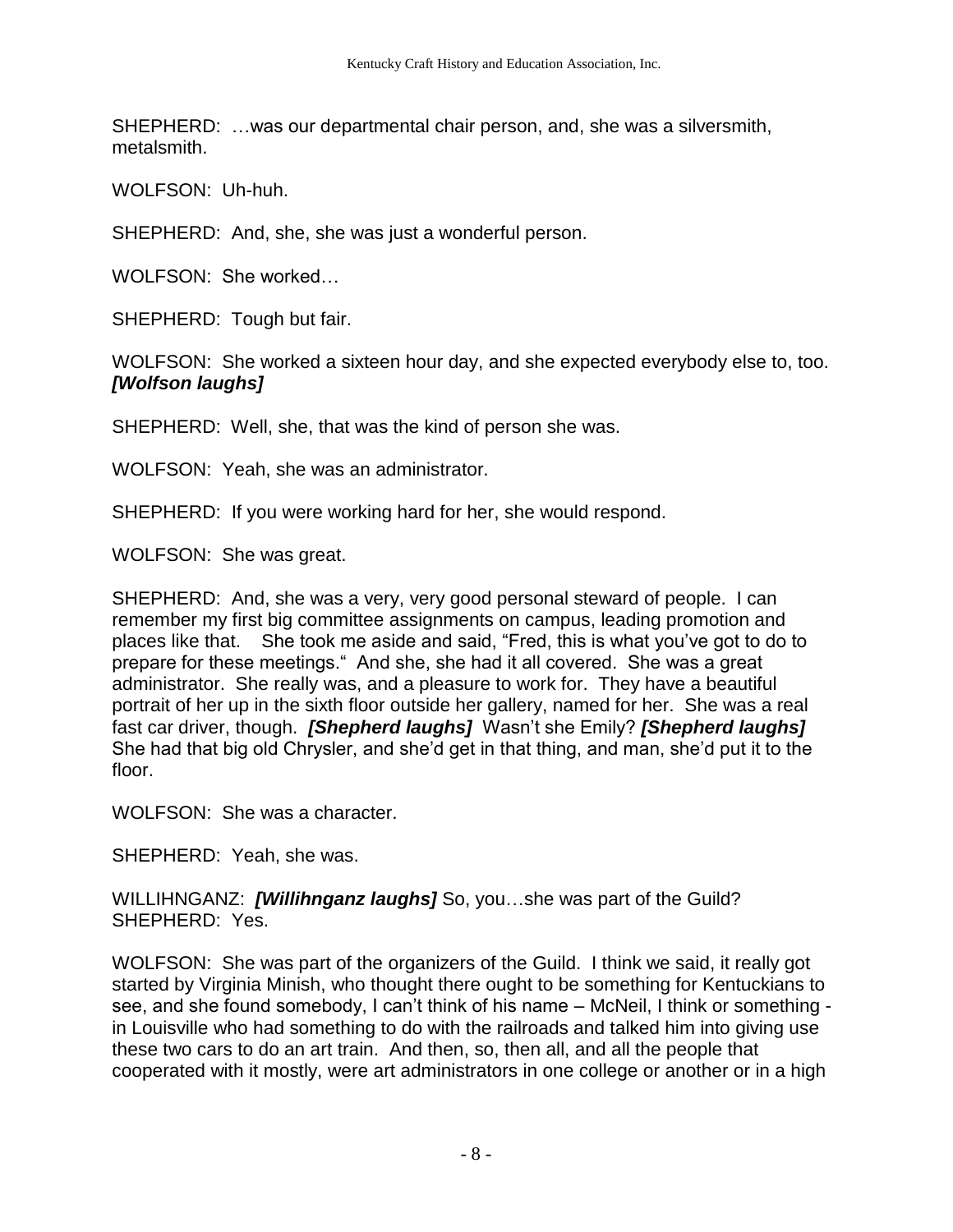school, or were artist craftsmen themselves. And there was just a whole bunch of them, and they thought this was a good idea, too.

SHEPHERD: Yeah, it was. I can remember having it come to Murray. I had worked on it, as all we did, all of us did. And, Jerry Workman, was…

WOLFSON: Yeah, was the train director then.

SHEPHERD: …was the director, and of course, he now has that big gallery in, Berea.

WOLFSON: Now. Yeah.

SHEPHERD: Yeah, big weaver.

WOLFSON: But, that was, that was extraordinary – outfitting one car to be a gallery for a whole year to go around….

SHEPHERD: That was a rough assignment, I must say. *[Wolfson and Shepherd laugh.]*

WOLFSON: And, and she, Virginia did it. She supervised making that so you could take the stands that things stood on, and convert them underneath into compartments to store them in when the train was on the road.

WILLIHNGANZ: Pretty good.

WOLFSON: And then get them out again. The director had to get them out again at the next place, and the people, members who were at that place, had to round up, help them round up electricity and water, and whatever they needed, utilities, and make schedule for people to come to visit, *[Wolfson laughs]* be host and hostess.

SHEPHERD: It was down in the old spurr and Murray, down by the agricultural cooler where they have …

WOLFSON: Where we don't have anything now.

SHEPHERD: Well, there isn't a train station there now. It's not used. I guess the last surviving, member over there was Railroad Express was run out of there.

WOLFSON: It might have been, and then Playhouse in the Park took the, *[Wolfson laughs]* took the railroad station and moved it out to the park.

SHEPHERD: Yeah, they did. Yep.

WOLFSON: Anyway, that's beside the point.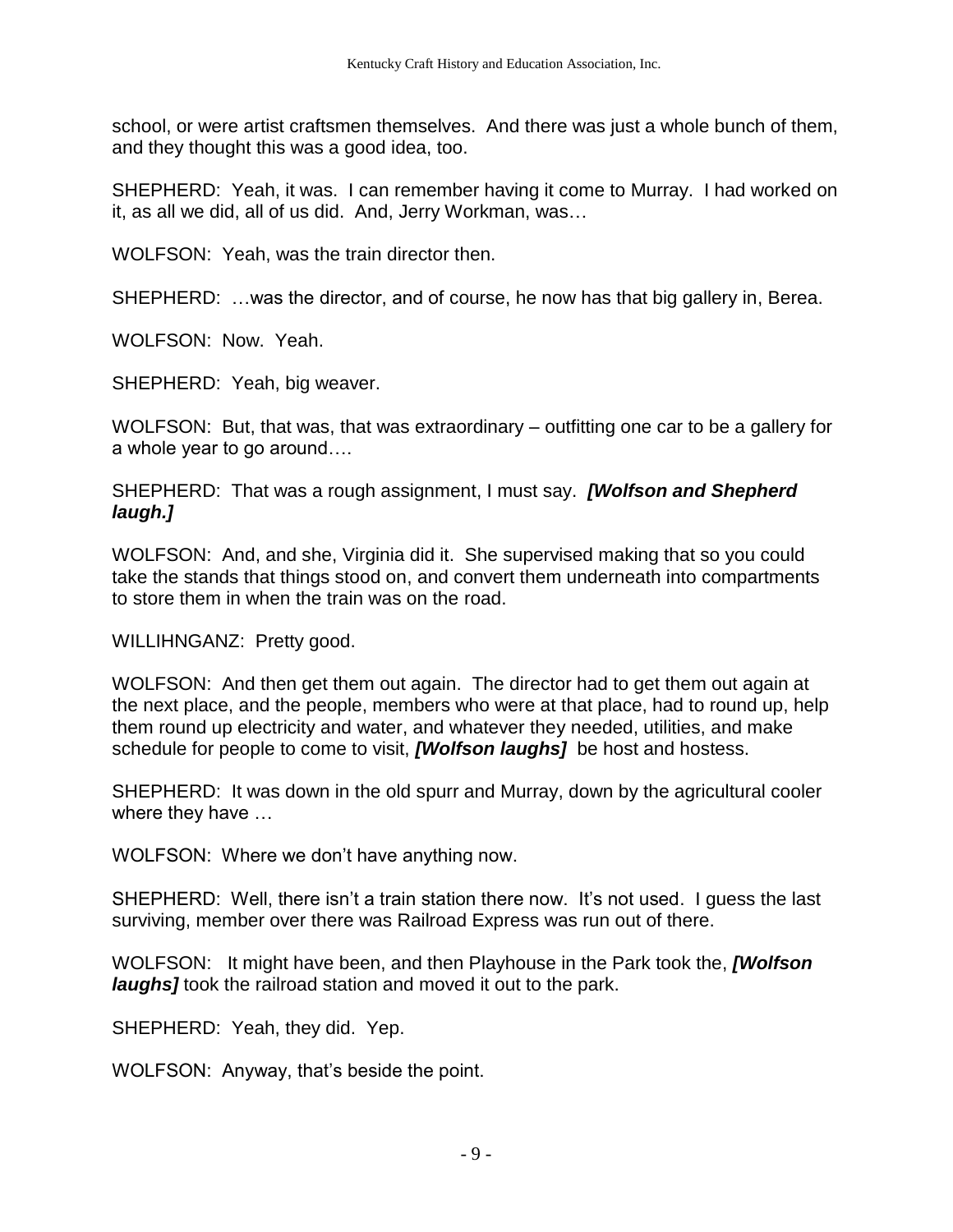WILLIHNGANZ: So, Fred, did you make a lot of friends and a lot of new acquaintances through the Guild?

SHEPHERD: Oh, yeah, sure, sure. I mean uh…

WOLFSON: You remember…

SHEPHERD: …you knew every…

WOLFSON: …Smith Ross and his wife?

SHEPHERD: Who?

WOLFSON: Smith Ross and ….

SHEPHERD: Yes, Smith Ross.

WOLFSON: from down near

SHEPHERD: There's just a whole…I was looking through a, booth display list last night, and at the sixty, or the seventy-seventh fair, there were something like almost eighty booths there.

WILLIHNGANZ: Wow.

SHEPHERD: That's a lot in a very short…in a very short period of time.

WOLFSON: That's a lot, yes.

SHEPHERD: And that's with tents and the whole thing, and the lists of people there are, is absolutely incredible from all over Kentucky, western Kentucky, including Bill, Phil Phillips, the great leather person.

WOLFSON: That's right.

SHEPHERD: Oh, it was just marvelous.

WOLFSON: Yeah.

SHEPHERD: And they had forges there - a man from the Otooka Forge.

WOLFSON: Oh, really?

SHEPHERD: Yeah, remember that? Yeah, but there was all kinds of crafts there, and of very good quality. We were talking before about Standards, which has changed so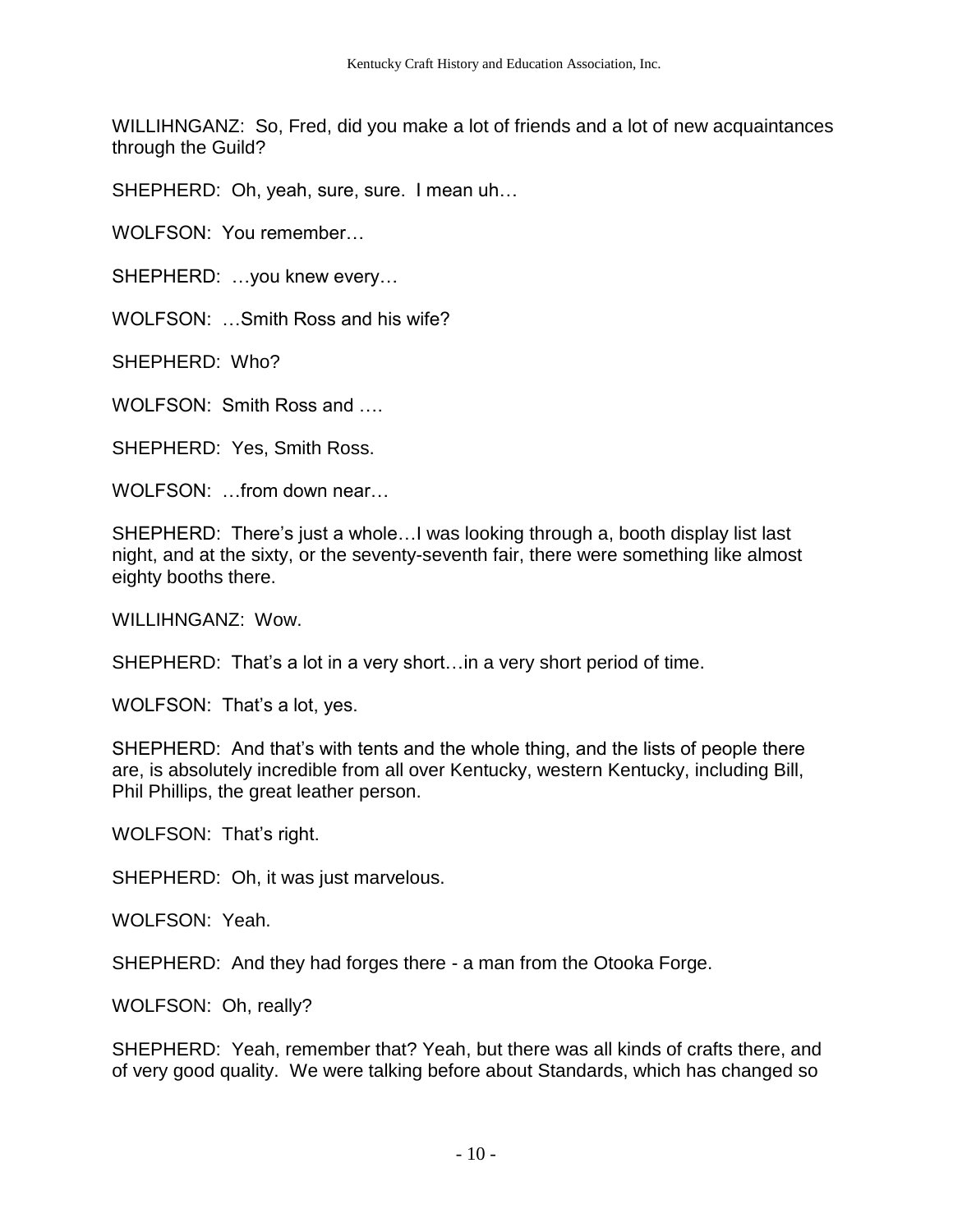many times and so many ways. *[Wolfson laughs]* I mean, every year there was a meeting about Standards Committee.

WOLFSON: Yeah, that's right.

SHEPHERD: And uh, trying to keep the level of work high in the gallery…

WOLFSON: And still get as many people in as you could.

SHEPHERD: Yeah, and at the same time reach that kind of friendly level, but still with a critical eye. That's always been a problem. Always been a problem.

WOLFSON: Yes.

SHEPHERD: Even in the mornings of the fairs, I don't know if they do it anymore, they go around…

WOLFSON: They go around and check.

SHEPHERD: They go around and they grade the booths…

WOLFSON: And if you hadn't come up with the same thing that you submitted…

SHEPHERD: Exactly, exactly.

WOLFSON: …for the jury…yeah.

SHEPHERD: You couldn't sneak stuff in that was not juried.

WILLIHNGANZ: You mean every piece has to be juried?

WOLFSON: No.

SHEPHERD: No, like if you were in ceramics and weaving, that's all you could pull in there. You're not going to pull in something else.

WOLFSON: You couldn't pull in all your drawings and paintings and stuff.

SHEPHERD: *[Shepherd laughs]* Yeah. Right.

WILLIHNGANZ: Ohhh.

SHEPHERD: Yeah, so, that was part of, part of the, overseeing everything, and then that morning the Guild committee would go around, the Standards Committee, and they would award…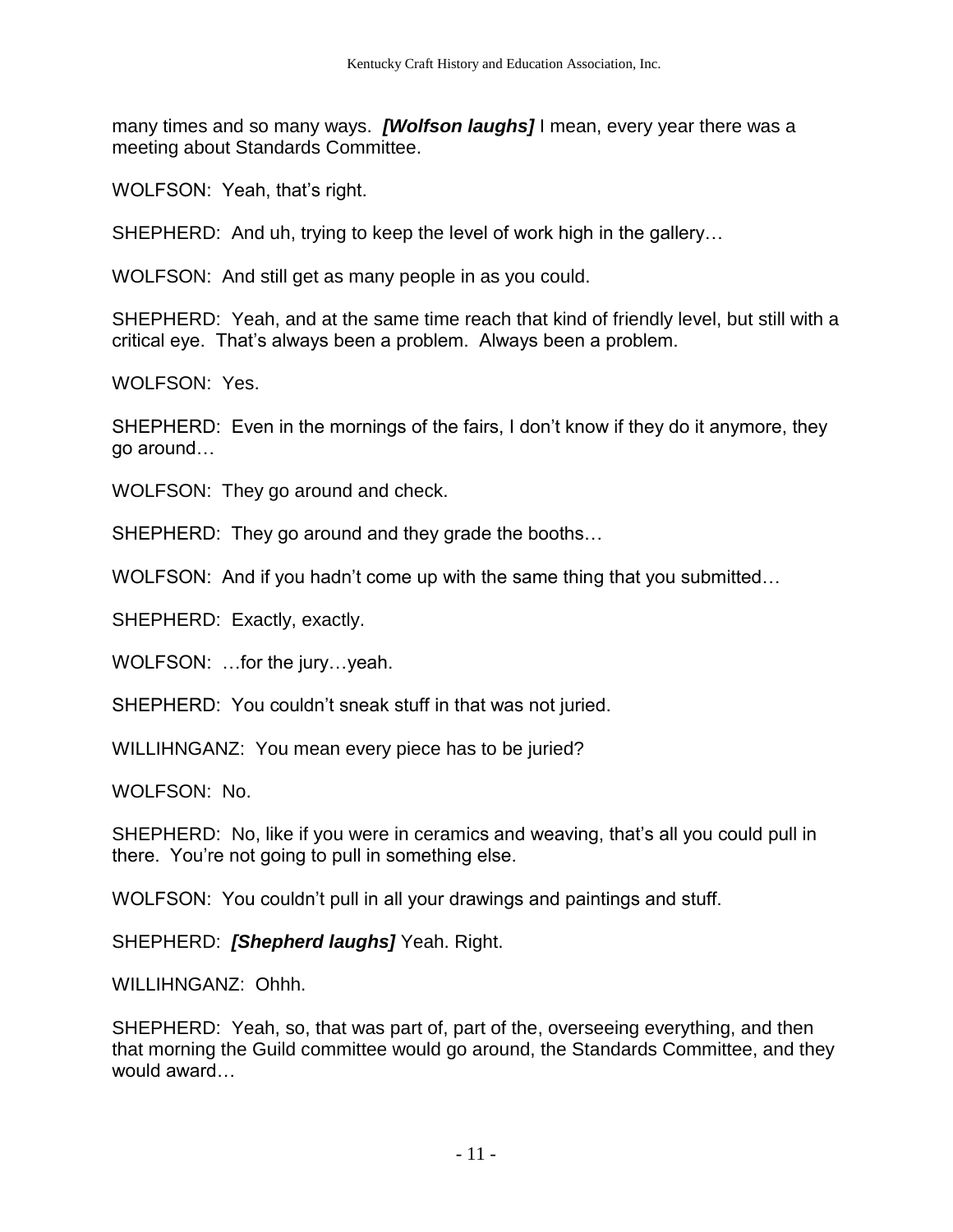WOLFSON: Yeah.

SHEPHERD: Yeah, they would award prizes to the first five…

WOLFSON: When did we start doing that?

SHEPHERD: I guess about the first five people…

WOLFSON: Uh-huh.

SHEPHERD: That, that had outstanding booths.

WOLFSON: Yeah.

SHEPHERD: So, there was a little, a little nice refreshing …

WOLFSON: Little competition, yeah…

SHEPHERD: …thing at the end saying, you know, "These three booths are just wonderful, and are an example of what the Guild really wants out of the overall look of the show and the quality of the pieces that are in the show." And I think Phil was in that list.

WOLFSON: I'm sure he was.

SHEPHERD: Yeah, he was.

WOLFSON: We should have been, but it was before the list, I think.

SHEPHERD: Mm-hmm.

WOLFSON: Bob Falwell and I had a thing together.

SHEPHERD: Yeah!

WOLFSON: Because I had the weaving, and he had the woodwork. *[Wolfson laughs]* That was a good combination.

SHEPHERD: It was. It was.

WOLFSON: And I think that was before they started, I think the awards were a good thing, though.

SHEPHERD: Yeah, they were.

WILLIHNGANZ: Now, the awards, how did the awards work?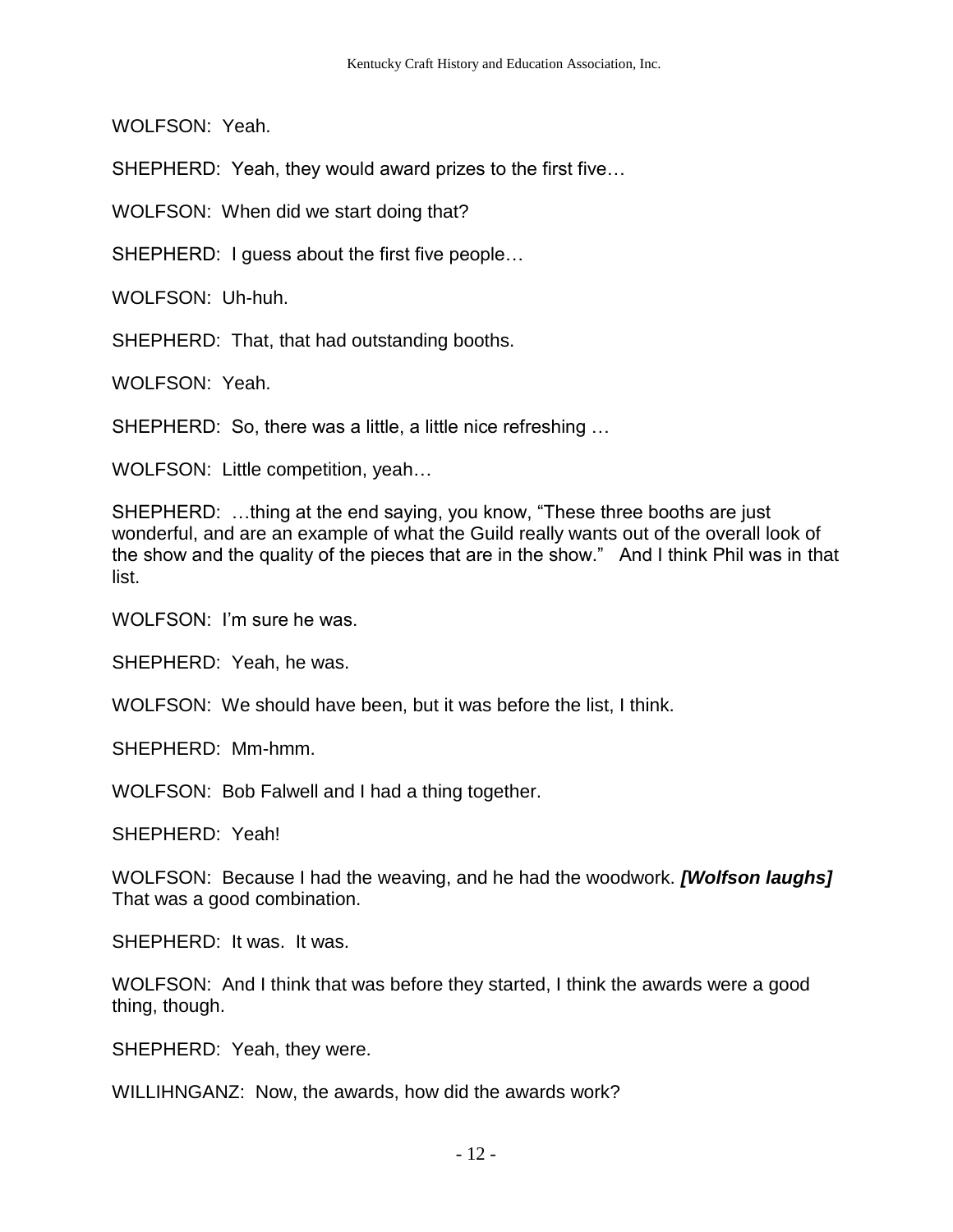SHEPHERD: Well, they were just given, given to the five back then, I don't know if they do the same or not…

WILLIHNGANZ: The five best booths?

SHEPHERD: Best five booths, yeah, and I've forgotten what they was…

WOLFSON: Exemplary booths. They were…

SHEPHERD: Yeah.

WILLIHNGANZ: Did they do this at the start?

SHEPHERD: Yeah, right before the fair opens, that morning. The committee would go around and, you know, they'd say, "Man, you really ought to see this. This is really fantastic. You might want to take a look at it." And, I think it inspired other people...

WOLFSON: Yeah.

SHEPHERD: …to raise level of work when they saw some of the things that were brought into there, and, I think that's part of the whole…

WOLFSON: And you arranged one of the booths, too.

SHEPHERD: Yeah. It's part of the whole, encouraging aspect of the Guild is that every year it seems to get better, and better, and better, and because the thing is now – most of these people back then didn't even have a Kentucky State Sales Tax number, you know, *[Wolfson laughs]* they didn't.

WOLFSON: I didn't.

SHEPHERD: You had a, you had a little sales slip which you filled it out with the tax. And at the end of the fair, you went up and paid the tax up at the booth.

WOLFSON: And the Guild paid it all in.

SHEPHERD: Yeah. And, of course, now, everybody is either incorporated or they are in business for themselves, and they are much more organized than they were back then. Yeah. *[Wolfson laughs]* Keeping track of the money was a difficult thing back then. *[Wolfson and Shepherd laugh.]*

WILLIHNGANZ: Well, when they paid for individual things that they bought at a booth, they paid the craftsman, did they not?

SHEPHERD: Yes.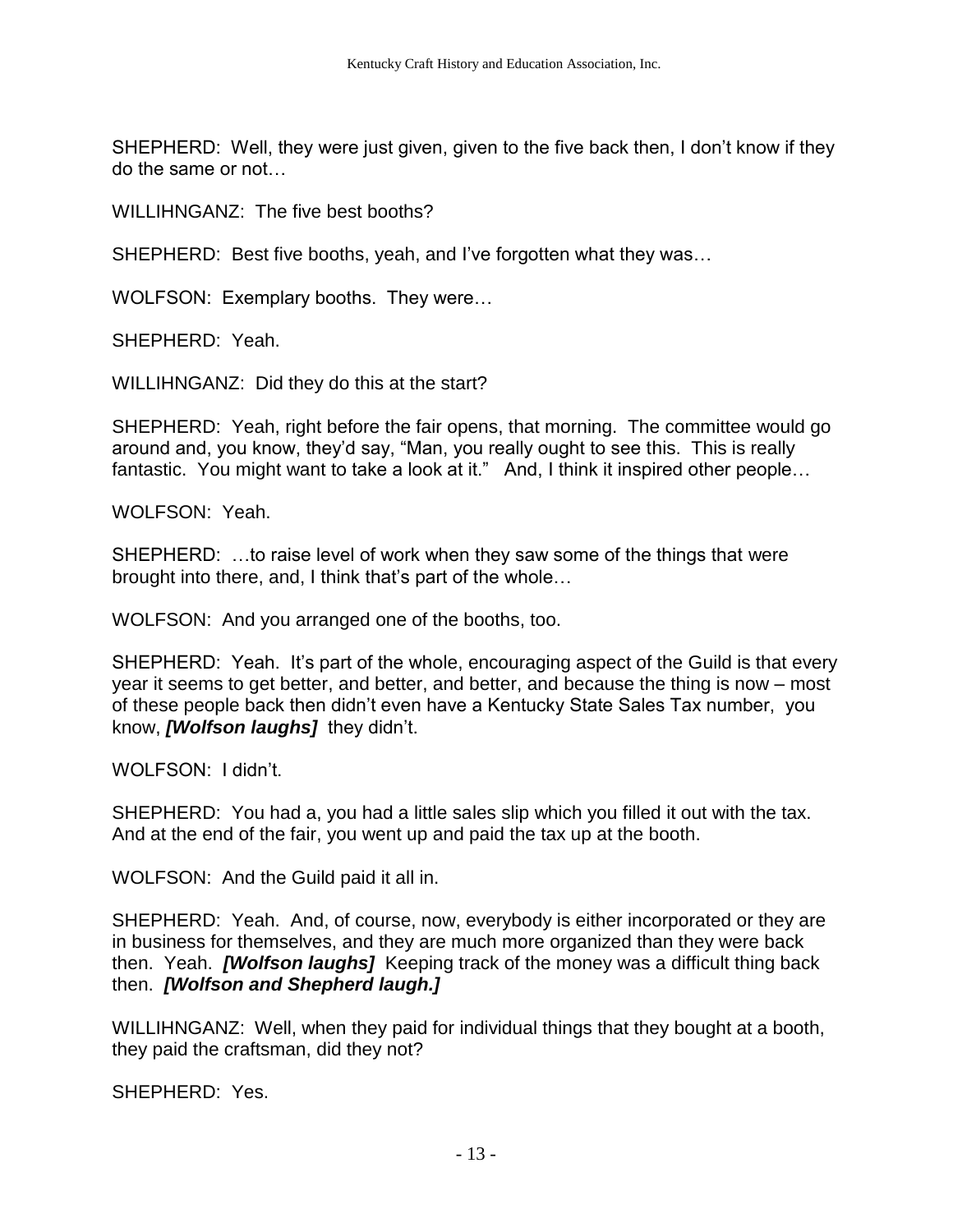WOLFSON: Yes.

SHEPHERD: Checks or cash or whatever. That was before the advent of credit cards. Now, that's going back some, Emily.

WOLFSON: That is going back. *[Shepherd laughs]* That is going back. Yeah.

SHEPHERD: They didn't have credit cards at that first, first couple of fairs.

WOLFSON: No, and I, I don't think I ever had one. No.

SHEPHERD: Well, yeah. No, then, then the more enterprising people had the credit card machines and that broke the, broke the spell. Then everybody wanted to add more to the operation. So, but in the beginning it was, you know, almost odd man out – swapping you this for this. *[Shepherd laughs]*

WOLFSON: Like the Farmer's Market wasn't it?

SHEPHERD: Yes, it was. Yeah, it was. No, the business acumen wasn't real high there.

WOLFSON: No experience. No experience. *[Wolfson and Shepherd laugh.]*

WILLIHNGANZ: Well, that's one of the first things you started training, isn't it?

SHEPHERD: Yeah, I think so.

WILLIHNGANZ: Business things?

SHEPHERD: We often discussed during the years over at school, at Murray State, that one of the things that was missing from our curriculum in the Art Department, was some link with the business people, so that those persons who wanted to go into business for themselves, selling their work, would have a decent background in, basic business sense. We tried for years to do that, but…

WOLFSON: It's hard.

SHEPHERD: …they wouldn't come across. One of the problems was that the accreditation, school accreditation thing doesn't really allow you that much latitude within the core programming for the arts. But, I think it's something that's coming, and if people would just press for it – It just makes sense. It just makes sense. I mean, you've made all this work, and what are you going to do? You're not going to be an Emily Dickinson and stick it you drawer and hope somebody finds it. But, it's also kind of an antithesis, because here you are teaching all these kids, in my instance and Emily's instance, weaving and in this case, ceramics…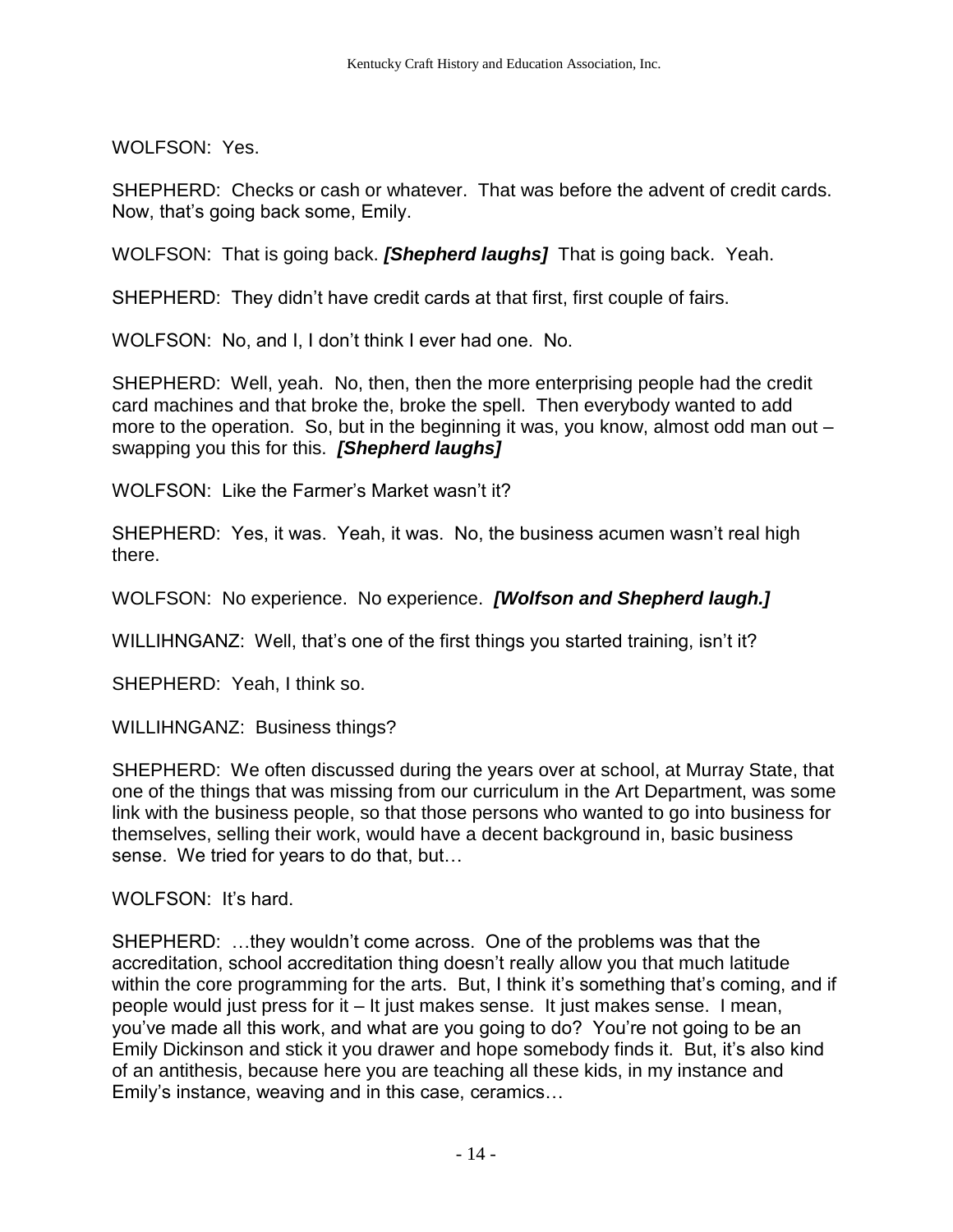WOLFSON: Mm-hmm. Mm-hmm.

SHEPHERD: …teaching them basic skills, which involved the materials, organization of materials producing art work, and then, what do you do after that? You can't make a living going to, *[Wolfson laughs]* professional exhibits.

WOLFSON: No.

SHEPHERD: Rarely do you ever sell a piece out of a professional exhibit, unless it's a purchase, but you couldn't make a living out of that. So, sooner or later, it will at some point, trickle down into the senses somewhere saying, you know, this would be a lot better for our kids if they went out of here with a really sound background in how to set up a business plan and how to go get money, how to organize, the whole thing – real estate, machinery, equipment, all that kind of stuff that we do now. Everyone of us that runs a small business now, you know, has a link to the Kentucky financial people.

WOLFSON: Arts Council.

SHEPHERD: Yeah, we all have – you report quarterly, and whatever. It's not very complicated, but it's a nice system that works well, but the kids are not aware of that.

WOLFSON: You, just remind me – you didn't bring your pot in here.

WILLIHNGANZ: Yeah, at some point we do need to look at whatever pot you brought. I'd like talk about your history a little bit. But we started out talking about the Guild. I thought maybe we'd deal with more of what the Guild things.

SHEPHERD: Yeah, but I think that was the one thing that the Guild presented that universities…

WOLFSON: Didn't. Mm-hmm.

SHEPHERD: …lacked. They lacked that particular addition to, especially for craft persons.

WILLIHNGANZ: Yeah.

SHEPHERD: They still do.

WOLFSON: They still do.

SHEPHERD: Yeah. *[Shepherd laughs]* They still do, except, of course, Berea College which is, way ahead of the game in terms of their…

WOLFSON: Well, they have been for a long time. *[Wolfson laughs]*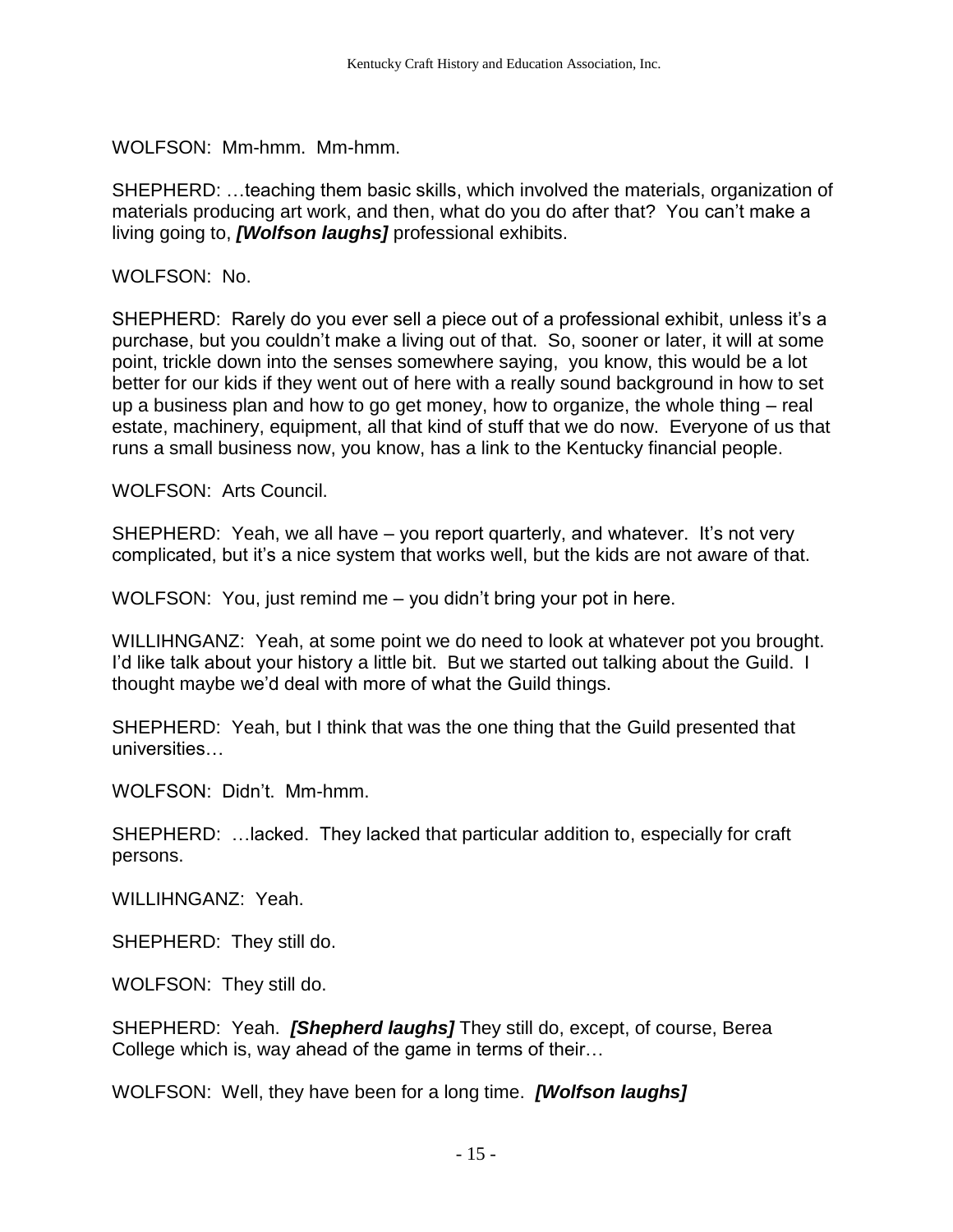SHEPHERD: For a long time. It's written into their program.

WOLFSON: Yeah.

SHEPHERD: Yeah.

WILLIHNGANZ: Well, I took a sixteen week certification program in film making, and I was talking with my wife about the curriculum, and whether that program which was done in Lexington could be transferred to U of L, and she said, "Well, no, because the universities can't do certification programs. They're not allowed to do those. That's the junior colleges. They own that turf".

SHEPHERD: Mm-hmm. How about that.

WOLFSON: I didn't know that.

SHEPHERD: I didn't know that.

WILLIHNGANZ: Yeah, you get into things like this, and yeah, schools are hesitant to teach, you know, basic skill things, which is kind of interesting to me.

SHEPHERD: Well, I always thought that, you know, money management, and knowing something about it, there ought to be somewhere in the curriculum for any student – whether a nursing student, or an art student, or a geology student, or a physics student to have some basic instruction in…

WOLFSON: Well, when you were growing up, when you were going to college, you didn't have anything like that, did you?

SHEPHERD: No, not at all.

WOLFSON: And I didn't. I was taking art – becoming an artist, but how was I going to do it? I don't know. *[Wolfson laughs]*

SHEPHERD: They still have the same problem.

WOLFSON: Yeah, and…

SHEPHERD: They still have the same problem.

WOLFSON: …and, well, you know, you can go up and down the Mississippi River and sell your stuff, and sell yourself to do wall panels, and things like that… Yeah. *[Wolfson laughs]*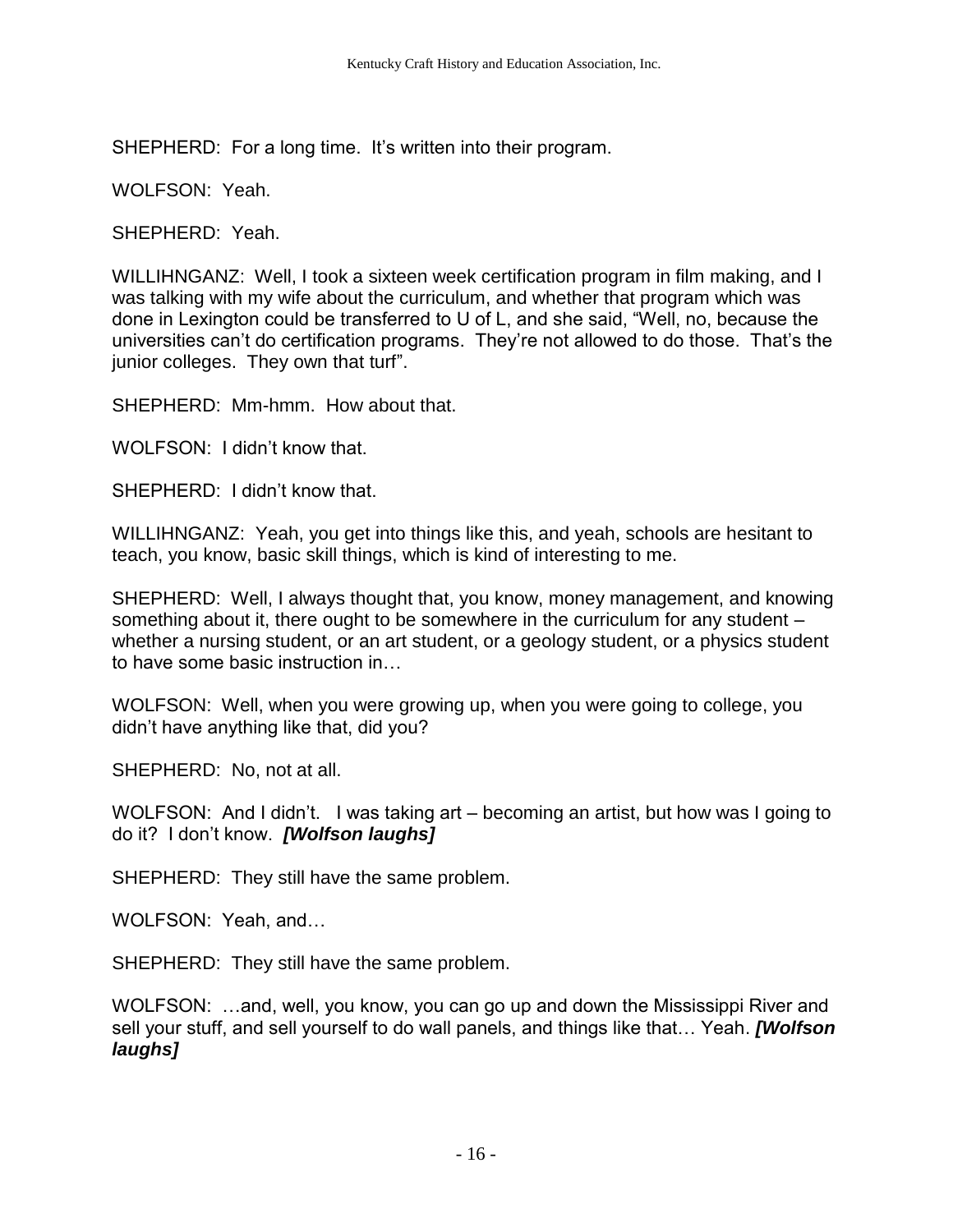SHEPHERD: Well, now many, many of the persons now, have become very smart, and they operate over the Internet…

WILLIHNGANZ: Sure.

SHEPHERD: Which is a wonderful way to go, because it bypasses the galleries which charge sixty percent of your life for putting their work in …*[Wolfson laughs]*

WILLIHNGANZ: Really?

SHEPHERD: Oh, yeah, sixty/forty in a lot of….

WILLIHNGANZ: Wow!

SHEPHERD: …and that is, you know, almost criminal, *[Wolfson and Shepherd laugh.]* but anyway, that's why the Internet has really paid off for most, most, I have a lot of friends that are on that, do that with all of their work, and they do very well. So, that bypassed that, that…

WOLFSON: Do you, do you still have to pay you tax if you do that?

SHEPHERD: Yep.

WOLFSON: You still have to your tax number?

SHEPHERD: Yes.

WOLFSON: Yeah.

SHEPHERD: Yes. Yes. Everybody has a tax number.

WILLIHNGANZ: Now, Fred, are you still active with the Guild? Do you…

SHEPHERD: No, not now.

WILLIHNGANZ: Not now.

SHEPHERD: No, when I retired from school, in '99, I started in '63, fall of '63 to the spring of '99. I went back to my shop, and, which I had already added the gallery on in anticipation of retirement so I could go back to work. Teaching is, is not full time artistry.

WOLFSON: It's time consuming.

SHEPHERD: Teaching is, teaching is, is, a challenge, and every year, you try to do it better than you did it the year before, not to mention the fact that you were, back when I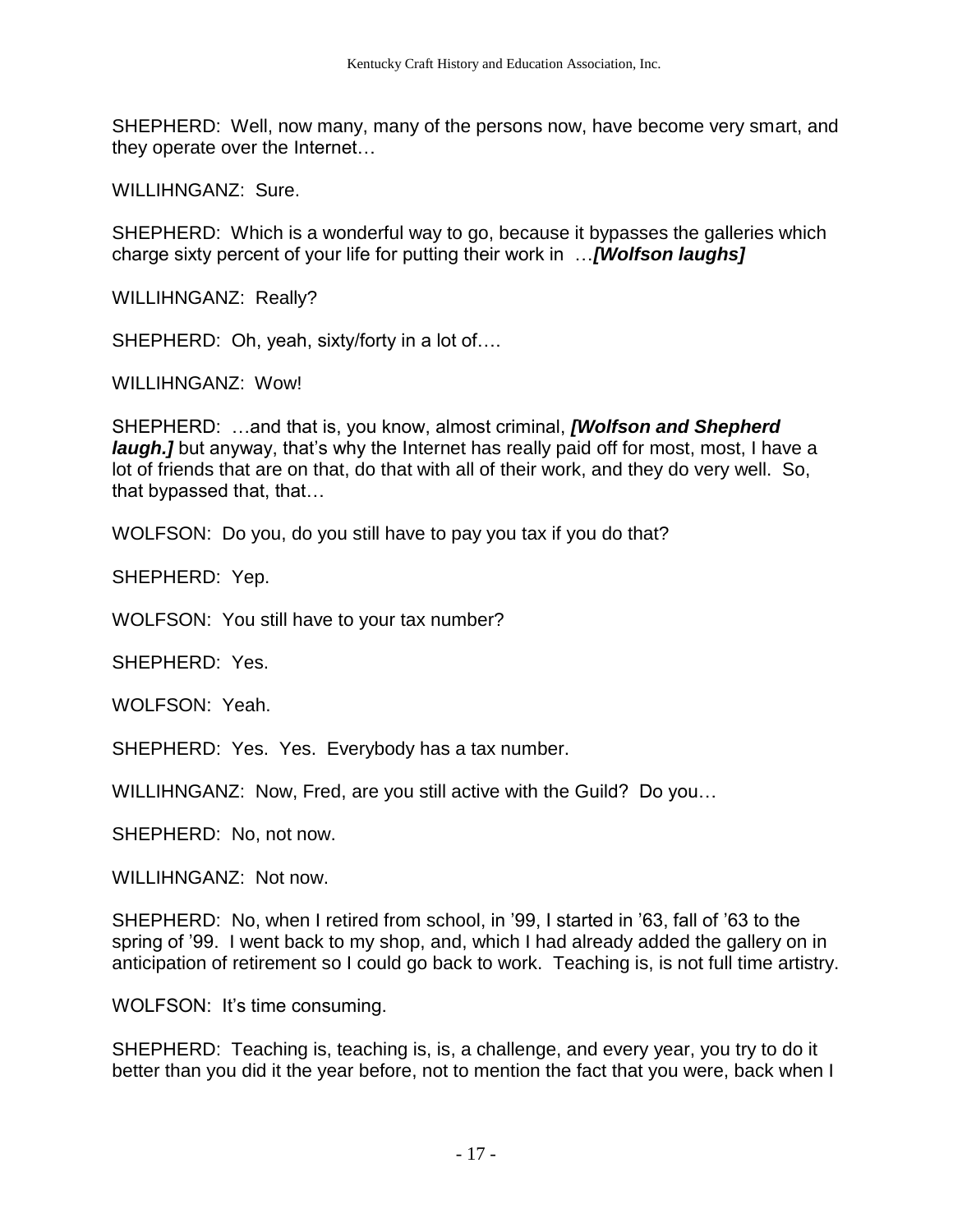was there you were completely responsible for building practically ninety percent of the equipment that you had – kilns and whatever.

WOLFSON: Mm-hmm.

SHEPHERD: Now it's a little bit different, but, the one good thing about it is that you learn the craft from the bottom up. *[All laugh]* You really did.

WOLFSON: You really did.

SHEPHERD: Yeah, you did. Yeah.

WOLFSON: And it's, and it's great to have students. That's, that's, you know...

SHEPHERD: Plus students are wonderful.

WOLFSON: Yeah, I've got a pot by one of your students. You saw it in there.

SHEPHERD: Do you?

WOLFSON: Mary Jane's.

SHEPHERD: Oh, Mary Jane! I love Mary Jane.

WOLFSON: Go bring it in and show it to us.

SHEPHERD: Yeah, she's the eternal student.

WOLFSON: Yeah.

SHEPHERD: She's wonderful.

WOLFSON: She is.

SHEPHERD: Aaa, she's a good person.

WILLIHNGANZ: Now, is she involved with the Guild?

WOLFSON: No, she's…

SHEPHERD: No, she's involved with the, the Pritchard Committee.

WOLFSON: Oh, the Pritchard Committee, yeah.

SHEPHERD: Mm-hmm. Yeah, she is our representative, field representative for Murray, for the Pritchard Committee, the education committee for the state. My very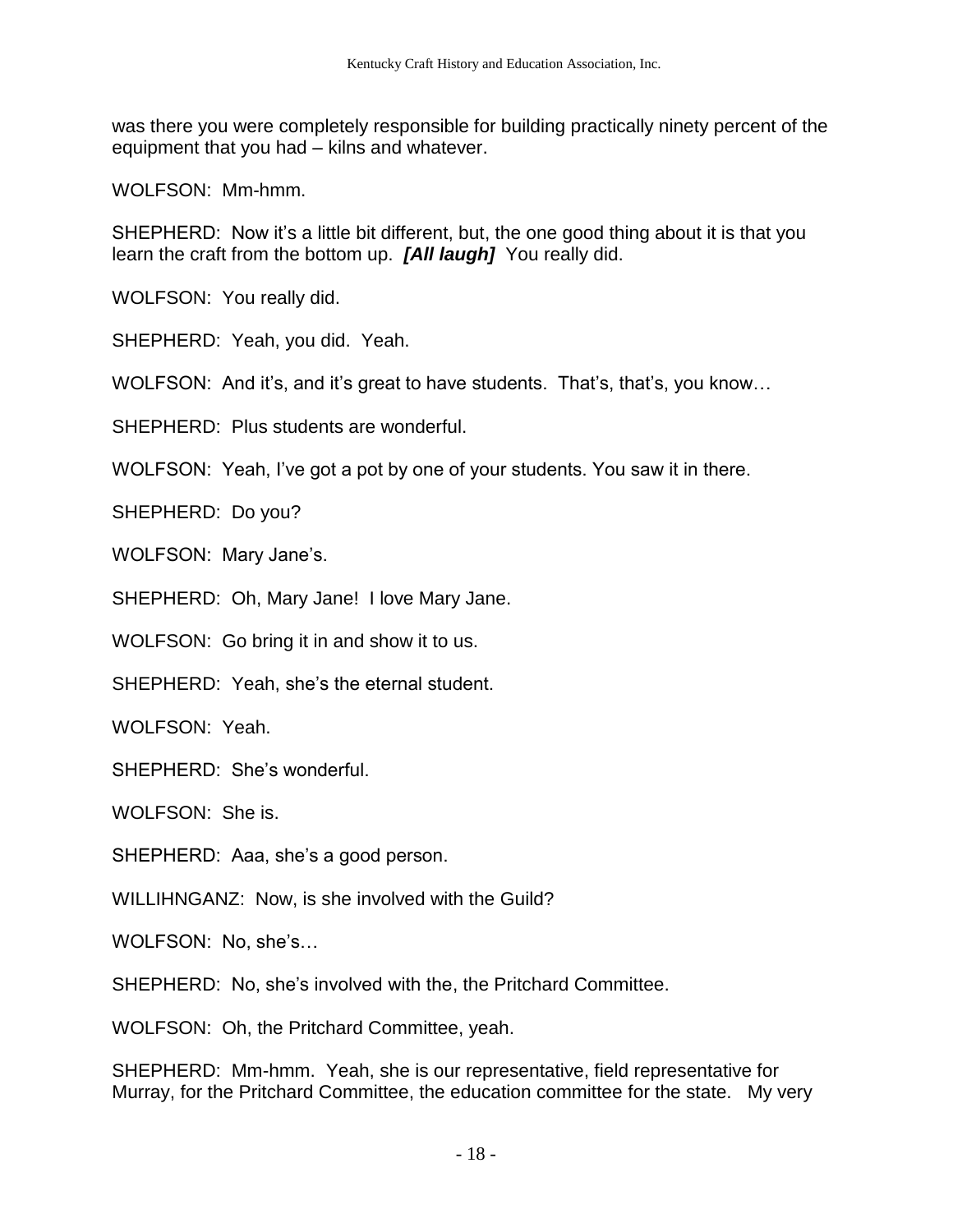close…a good friend of mine, Bob Sexton, Dr. Bob Sexton is the…runs the Pritchard Committee. And he is, he's just a wonderful person. He's just incredible. If they searched high and low, they could not find anybody better than Bob Sexton.

WOLFSON: They were just plain lucky.

SHEPHERD: No, he's, he's a, not only very bright, but he's on top of the game in terms of trying to improve education in Kentucky, and he's, he's a great person. He really is.

WILLIHNGANZ: Has the Guild grown mostly through students coming in?

SHEPHERD: That was always one of my big complaints.

WOLFSON: I don't think so.

SHEPHERD: No.

WOLFSON: There were students, Homer, Homer Allen that I knew joined, and, and Bob Falwell was a student, I think, when he joined, and there've been some, but not a lot.

SHEPHERD: Not a lot of, of, one of the reasons was that, is that they had to, to enter the Guild. They had to have work that they had not made in their educational institution. In other words, they had to display work that was removed from that, which presented problems for the kids.

WOLFSON: Yeah.

SHEPHERD: Because, that's all they had left. I mean that's what they had when they graduated.

WOLFSON: Yeah.

SHEPHERD: I always wanted a student wing of the, of the Guild, but it never did shape. The whole idea was – here you're training all these kids,...

WOLFSON: Yeah.

SHEPHERD: …but you're not going that extra mile to incorporate them in the organization which is just going to make it better, and could never make it happen.

WOLFSON: And even when we had an education director, we didn't do that.

SHEPHERD: Yeah. Yeah. I always thought that was kind of antithetical. Here you're training people to do something, then, but you won't let them do it the next day. *[All*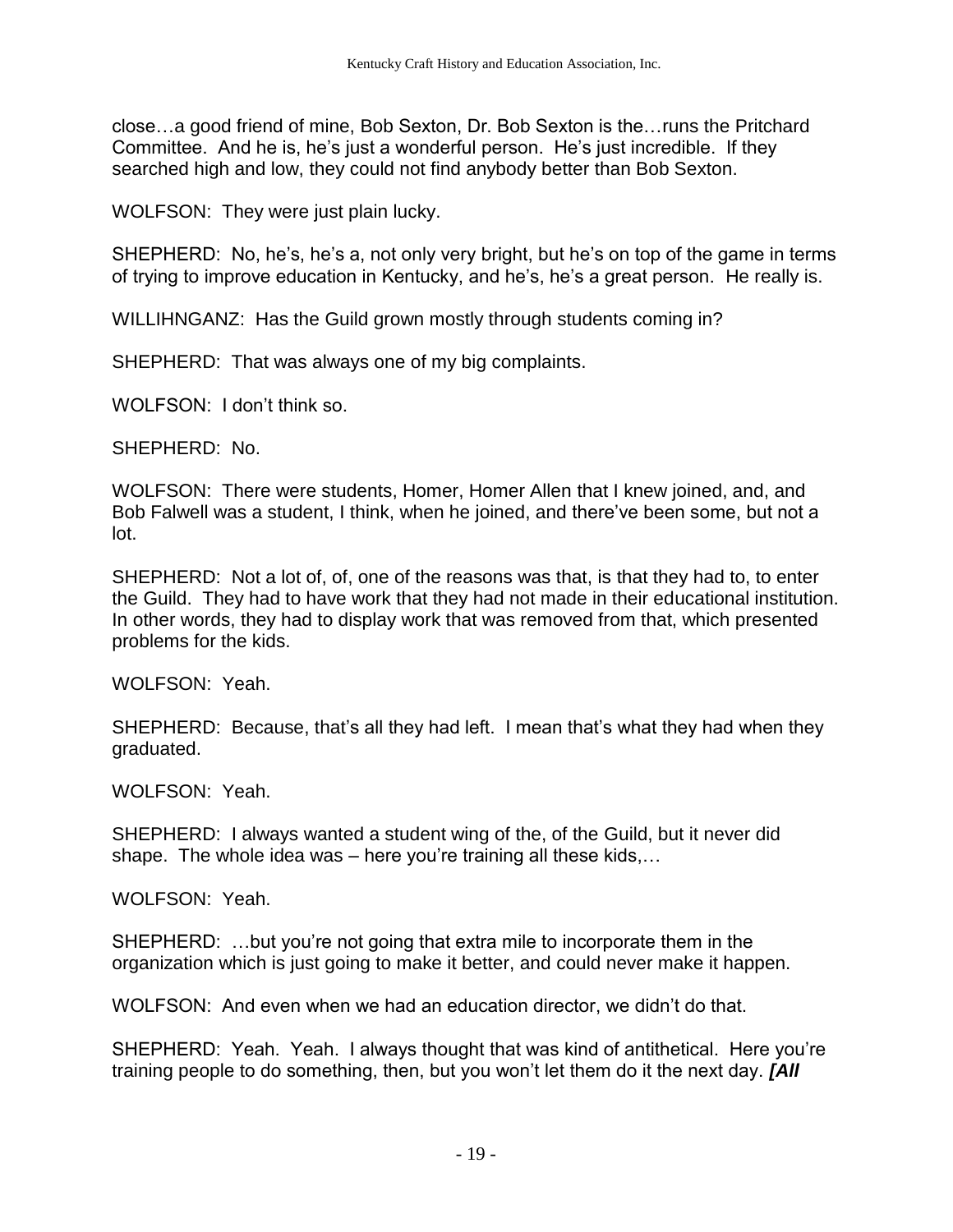*laugh]* That's for professionals. Yeah. We've got this very strange dichotomy there, but uh, I don't know if that'll ever change.

WOLFSON: Well, if, human beings just get so involved in their own interest that they don't always, they just don't…

SHEPHERD: That's true. Well, we had a different prospective, because we both were teachers, so…

WOLFSON: Yeah.

SHEPHERD: …we ran into the dilemma daily. Where as persons who were independent craftsmen were not presented with that problem, and didn't really understand it.

WOLFSON: Well, I'm not sure I understood it either, completely. *[Wolfson laughs]*

WILLIHNGANZ: Well, it seems like over the years, a lot of the leadership for the Guild has been educators and administrators.

SHEPHERD: That's true. That's true. That's true. And a lot of business people, too, are attracted to the Guild and participate.

WOLFSON: Mm-hmm.

SHEPHERD: Uh, I think, one of my board members, a man by the name of Ed Dienes.

WOLFSON: Oh, yes.

SHEPHERD: …was a craftsman, but he was also an executive type, and he brought, he brought a lot of those skills to bear in discussions about where the Guild should go and what it should do. I always remember him, as well as Nancy Comstock.

WOLFSON: Oh, yes. Yeah, but I didn't get to know her.

SHEPHERD: Ah, well, she made those beautiful handmade flowers.

WOLFSON: Yeah.

SHEPHERD: And I don't think I had seen another one until I saw a thing made on Martha's Living. Of course, Nancy had been making those things for almost forty years.

WOLFSON: Yeah.

SHEPHERD: They're beautiful things. She's marvelous, and I haven't seen her in thirty years.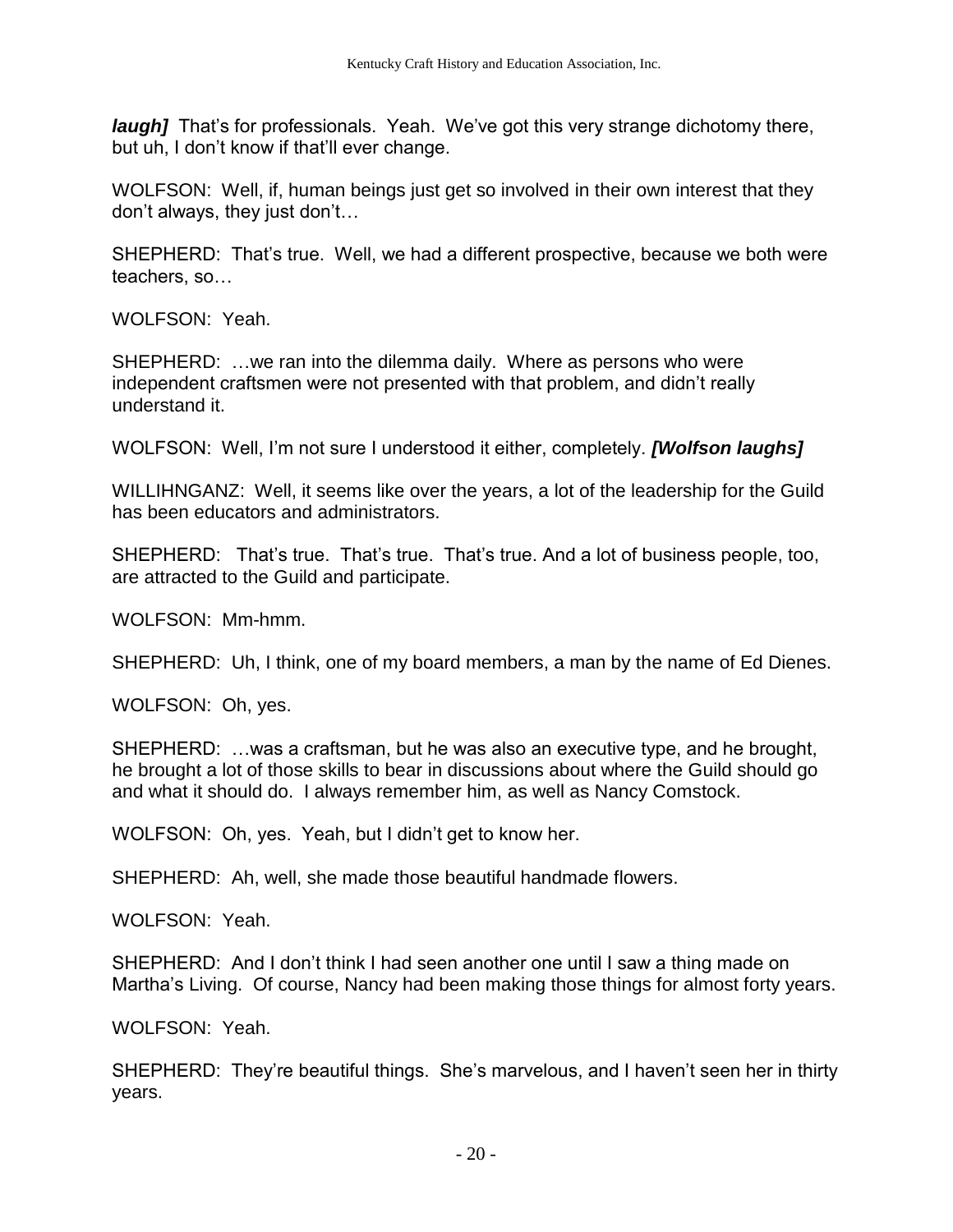WILLIHNGANZ: Did these people influence you, Fred, in terms of the development of your craft?

SHEPHERD: No, not at all. Not at all,

WOLFSON: All they do is spark a little more energy.

SHEPHERD: I think what, there's a camaraderie, I mean, that I knew, or how like when I knew some of the people there, and I knew those things, and we would see each other periodically, and those influences, maybe, are felt in different ways, but they're there. They're there. But you're always influenced by practically everything you see.

## WOLFSON: Sure. *[Wolfson laughs]*

SHEPHERD: So… the nice thing about being in a studio by yourself is that you get to focus every day on something that you're working on. And, even though you don't think that the answers are coming, they come automatically. And most people…I work in series of things, like if you're going to make two dozen teapots. You start out with one thing and by the end…it's like somebody whispering the stories, *[Willihnganz laughs]* story in your ear…

#### WOLFSON: Yeah.

SHEPHERD: …the twentieth piece comes out with something completely different. And that's the way the work goes, because each piece spawns another piece, spawns another piece…spawns another piece. Then it goes full circle. It can inter…there's an interplay between the designing and the building of everything. So, it's never dull. It's never dull. *[Wolfson laughs]* There's something going on in the shop all the time, if you're smart enough to stumble over it. Sometimes you'll get pieces. I used to tell my kids, you'll make a piece, and you don't know how or what is behind that piece. You really like that piece, you know. You're just in love with it, but for some reason, you don't understand it.

WOLFSON: How'd I get there? *[Wolfson laughs]*

SHEPHERD: Yeah, how'd I do that?

WILLIHNGANZ: Do you find it's kind of isolating to be working alone in you shop?

SHEPHERD: No, no, I love isolation. I just love it. I love it. *[Wolfson laughs]* After being surrounded by that stuff for thirty-six years, being offered a little silence, and I just love it. I have videos that go on in the thing. I have four or five favorite video, movies that are on there. I don't look them, because I've already memorized the lines being said, *[Wolfson laughs]* and I know what's going there, but it's just kind of a comforting noise like music. It's the same thing.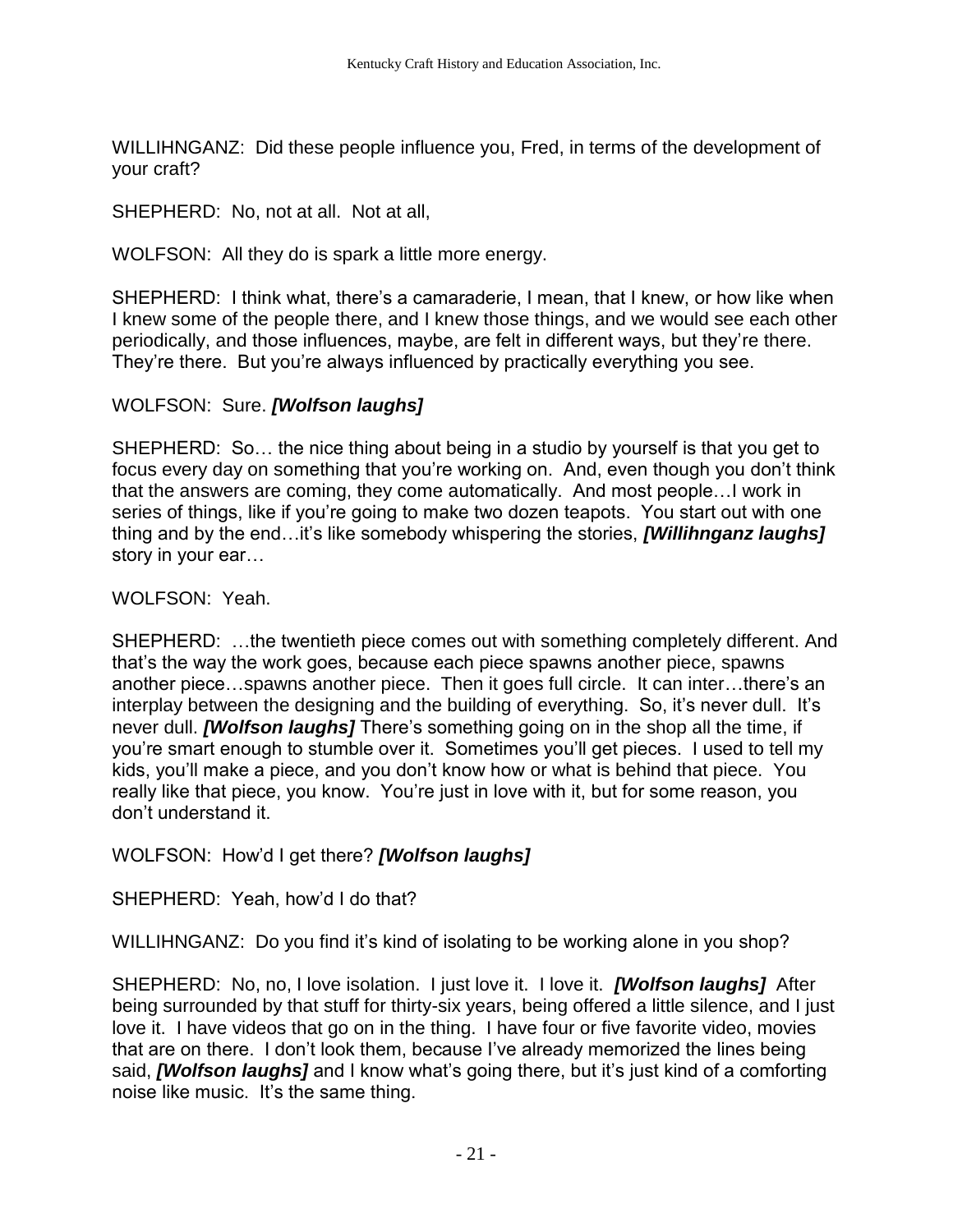WILLIHNGANZ: Now, you've really caught my interest, because I'm fascinated with movies, of course. What are these five movies that you play? *[Willihnganz laughs]*

SHEPHERD: Oh, no, you wouldn't like them on. *[All laugh]*

WILLIHNGANZ: You're sure?

SHEPHERD: Oh, yeah. Oh, one of my favorites is, *Seven*. The movie, *Seven*, about the seven deadly sins.

WILLIHNGANZ: Oh, yes.

SHEPHERD: It's a wonderful movie, rather raw, but...

WILLIHNGANZ: Yeah, yeah, it is a bit raw.

SHEPHERD: Yeah, it's raw, but it's a dandy.

WILLIHNGANZ: Okay. Now, do you go off to shows on a regular basis?

SHEPHERD: No, I don't do it anymore.

WILLIHNGANZ: You don't do shows at all? You just have people come to your studio?

SHEPHERD: No, I open it once a year, at Christmas time.

WOLFSON: He won't, he won't even agree to let you come out there except when he's ready to open it.

WILLIHNGANZ: Once a year…

SHEPHERD: Once a year..

WILLIHNGANZ: At Christmas?

SHEPHERD: …For three days.

WILLIHNGANZ: For three days. *[Willihnganz laughs]*

SHEPHERD: That's all I can stand. *[Wolfson and Shepherd laugh.]* Emily comes. It takes all year to…

WOLFSON: Get things where you want them.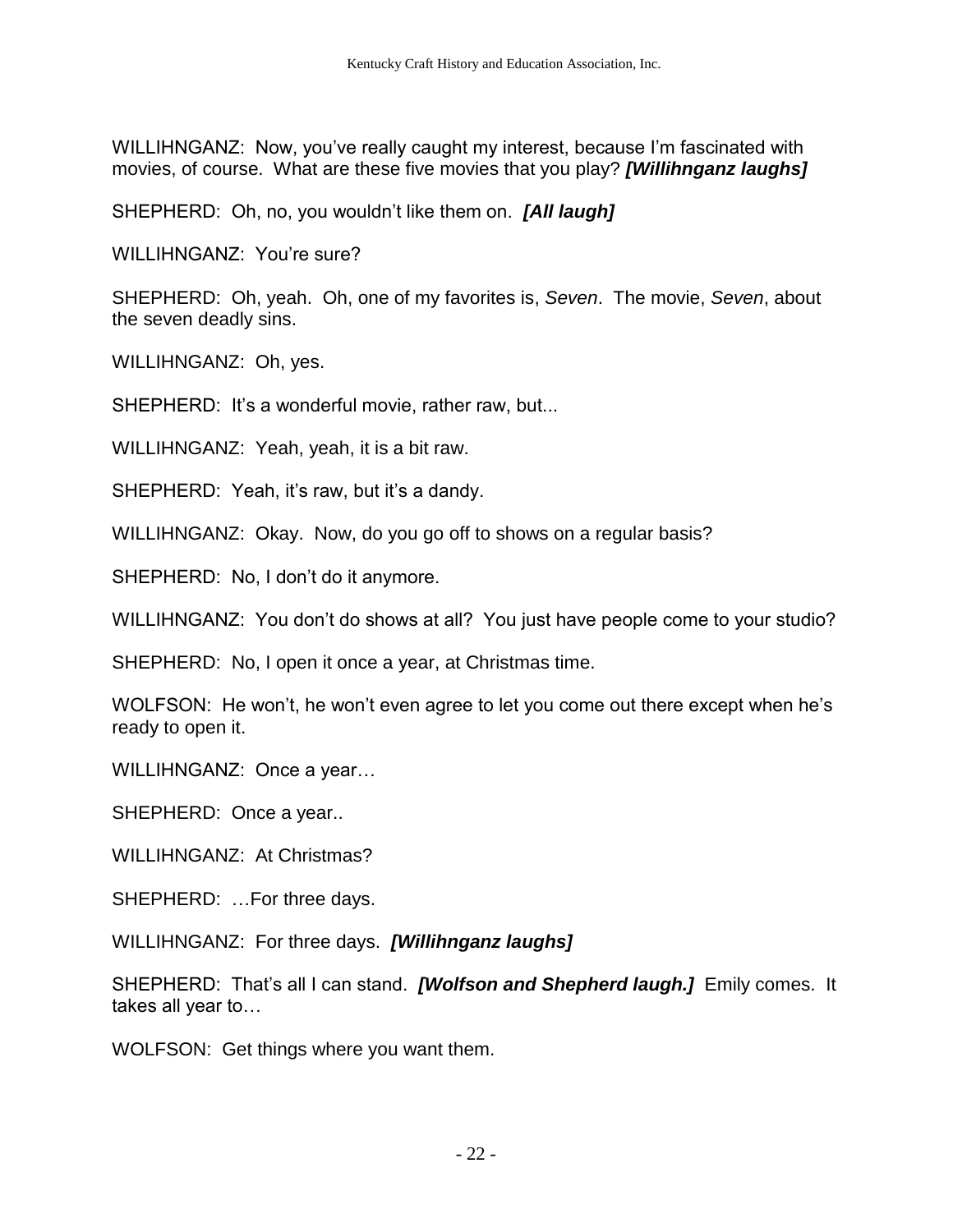SHEPHERD: Yeah, digest it, then it all has to be painted, and you know, last week the front steps fell off, and I had to redo those. *[Wolfson and Shepherd laugh.]* It's always something…the joys of home ownership, or studio ownership. There's always something to repair. Yeah, and now we're in the middle of a drought, so, yeah, I'm hauling water from in the city, not through the county.

WILLIHNGANZ: So, how many people do you let come during these three days?

SHEPHERD: Oh, anybody can come.

WILLIHNGANZ: Oh.

WOLFSON: He even, he even lets, lets you have a little notice.

SHEPHERD: Yeah, I put it in the paper.

WOLFSON: He mails you a postcard and puts it in the paper.

SHEPHERD: Put it in the paper.

WILLIHNGANZ: Uh-huh.

WOLFSON: I think you have a postcard, too, don't you?

SHEPHERD: No, Wayne puts out postcards.

WOLFSON: Wayne does that, yeah. Wayne does.

WILLIHNGANZ: Then do you hire a sales staff or do you handle it all yourself?

SHEPHERD: I do it all – wrap it and sell it, wrap it and sell it.

WILLIHNGANZ: Wow.

SHEPHERD: And it's wonderful to see the people.

WOLFSON: It works out.

SHEPHERD: Yeah, I have and it gives me enough money to go on for another year.

WILLIHNGANZ: Wow.

SHEPHERD: Yeah.

WILLIHNGANZ: It's terrific that you can sell that many.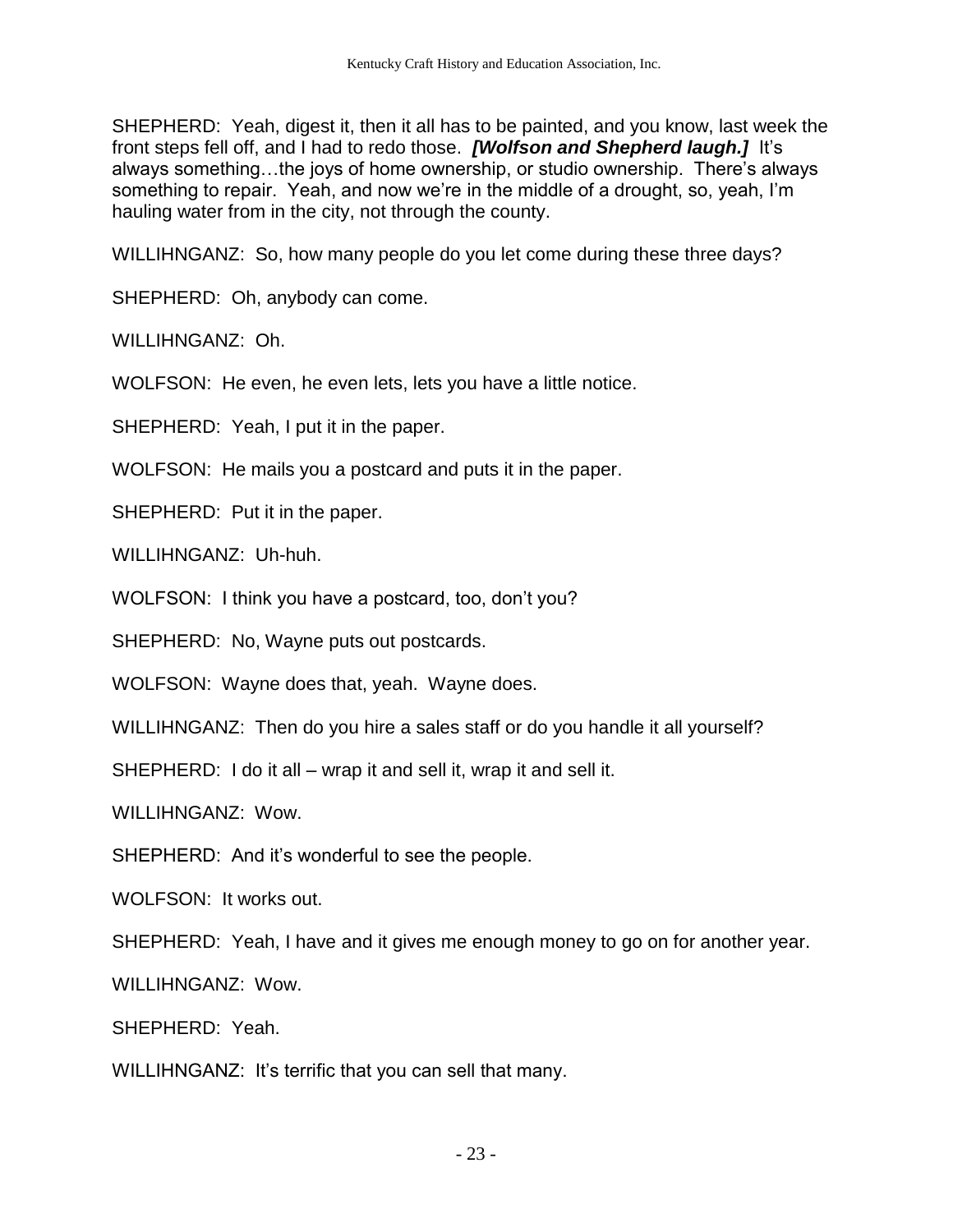SHEPHERD: It's not complicated, it's just a way of doing things. Once in awhile I still send to shows, things like that, the Appalachian, Gwen Heffner…

WOLFSON: Yes.

SHEPHERD: …Who runs the, who runs the design and the, she writes me for pieces once in awhile.

WOLFSON: Uh-huh.

SHEPHERD: Yeah, I, Gwen wrote me for pieces for that Kentucky, the Best of Kentucky *[unintelligible]*

WOLFSON: Uh-huh.

SHEPHERD: …But I had just sold everything out at Christmas, all the really nice pieces, all the plates, and all…

WOLFSON: All that you wanted to have people call yours.

SHEPHERD: Yeah. Yeah. It was all gone. So, I just wrote her back saying, "Gwen, the goodies are gone." *[Shepherd laughs]* And I take off January and February.

WILLIHNGANZ: So, you don't do any work in your shop at all?

SHEPHERD: No, cut wood – don't want to do it in January and February. *[Wolfson laughs]*

WILLIHNGANZ: I don't even know what you do. Tell me what you do.

SHEPHERD: I'm a potter.

WILLIHNGANZ: You're a potter.

WOLFSON: Bring that pot in now.

SHEPHERD: For a, ceramicist, they say.

WILLIHNGANZ: Yeah, I'll take a look at your pot. A ceramicist?

SHEPHERD: Potter. Potter.

WOLFSON: Yeah. He's really a potter.

SHEPHERD: All those fancy words like ceramicists…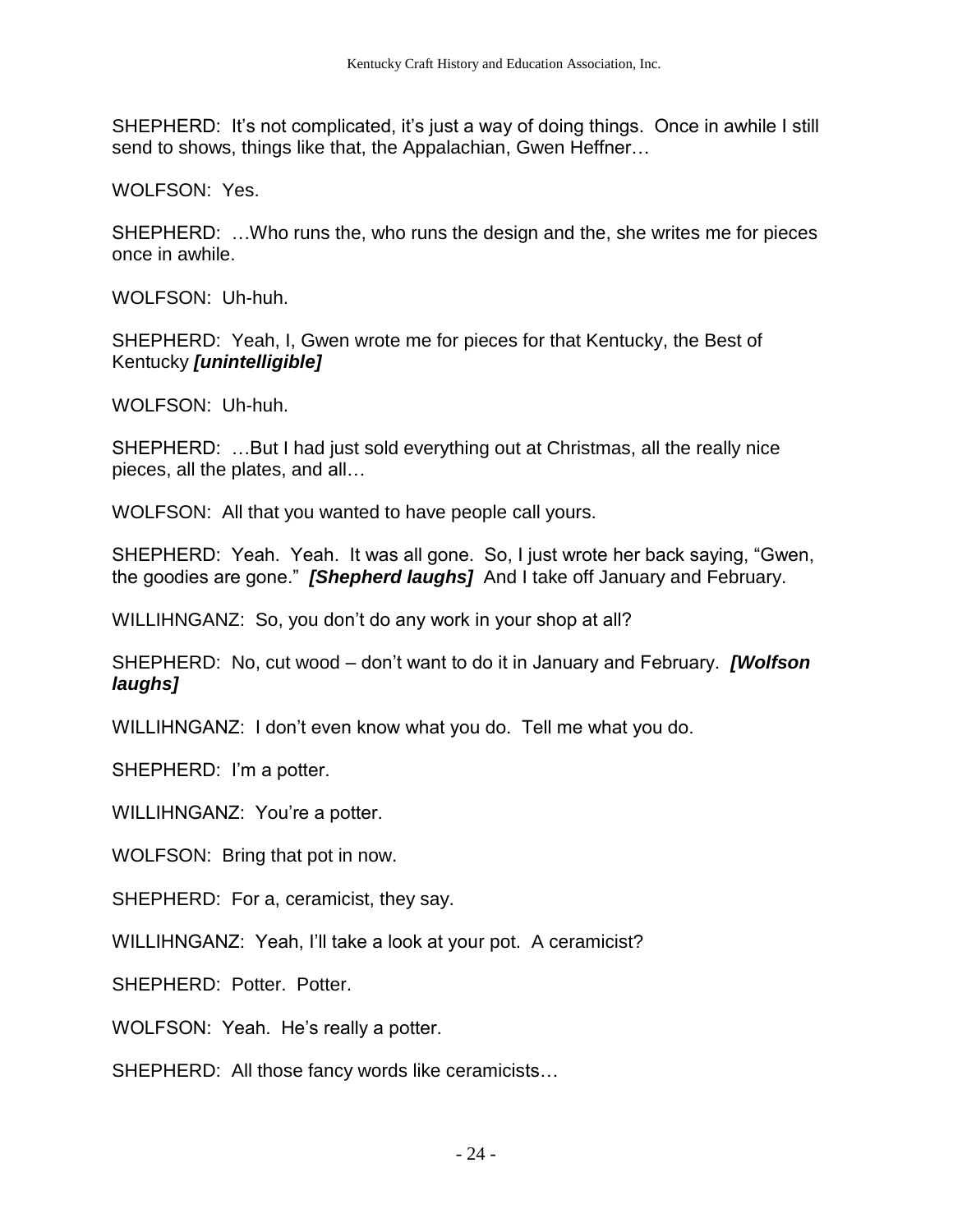WOLFSON: He does ceramics, but he's really a potter. He makes these wonderful big pieces, but I have a small one of yours that's nice, too.

SHEPHERD: You have a small one?

WOLFSON: Yeah, that somebody bought for me.

SHEPHERD: One of the pieces I brought was…the Goldsteins came down to my shop…

WOLFSON: How nice.

SHEPHERD: They were on their anniversary, and they stopped by. Dr. Steven and Susan, and they're great. I've been to their house. They're just, they're the nicest people you'd ever want to meet. Well, they wanted, they picked out this teapot…

WOLFSON: Uh-huh.

SHEPHERD: …and I thought she was going to be here today. Well, three years later, I'm - Steve says, "Send it to us when you get tired of it." *[Wolfson laughs]* So, I'm now tired of it.

WOLFSON: You thought maybe he could take it back.

SHEPHERD: And I never sent it. It's in the box. I brought it so you could see.

WILLIHNGANZ: Oh, super.

SHEPHERD: It's a, it's a copper red production with a special handle.

WOLFSON: I'll let you get it.

SHEPHERD: Yeah, I'll get it. The handle's a nice piece of engineering. *[Wolfson laughs]*

#### *[While Shepherd goes to get the teapot -]*

WOLFSON: Do you want some of this stuff out of your way?

SHEPHERD: Well, it's, it's, that sounds kind of more interesting.

WOLFSON: It's all interesting.

SHEPHERD: It's part of a series of teapots that were done with ovals, and once you do, have an oval design on, it changes all of the aspects. It changes the way, you have to come up with a system to support the lids. You have to have lids that fit those kinds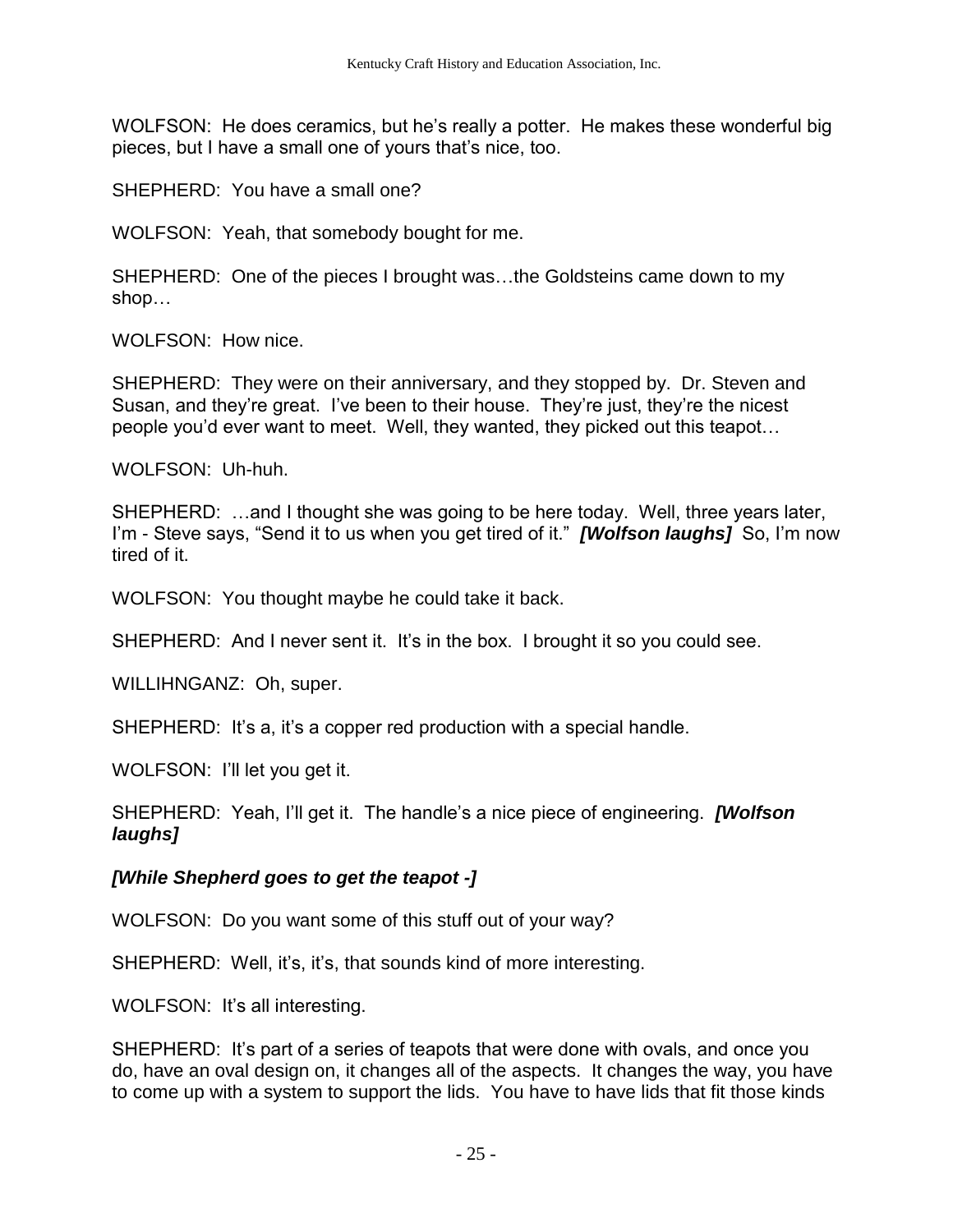of things, and spouts, and an array of handles and spouts that match in the design, and the glaze has to emphasize the things that you're working with those, too. And the handles were all new. These were all new.

WOLFSON: That's lovely.

SHEPHERD: Yeah. That handle took more time to make than the piece.

WOLFSON: I bet they do.

SHEPHERD: Yeah, each one of these things. These have to be drilled off first.

WOLFSON: Uh-huh. Sure.

SHEPHERD: Then there's a piece of wood in the middle, and then the wood is notched, and then pieces of brass go through each one. The trick is to get it to line up straight, and then they're bent over and then folded over.

WOLFSON: Oh, gosh.

SHEPHERD: Yeah.

WOLFSON: Well, you know, I can't see it very well. You know I can't see.

SHEPHERD: *[unintelligible] [Shepherd laughs]*

WOLFSON: No, I mean I really can't.

SHEPHERD: Oh.

WOLFSON: I have that macular degeneration disease.

SHEPHERD: Oh, my goodness.

WOLFSON: So, I can see around the edges. I can see you if I look this way.

SHEPHERD: Oh, good.

WOLFSON: And I can see him if I look that way. *[Wolfson laughs]*

SHEPHERD: So, that's the piece I'm now tired of. *[Willihnganz laughs]* So, I'm going to send that to…

WOLFSON: Well, you got new ones going.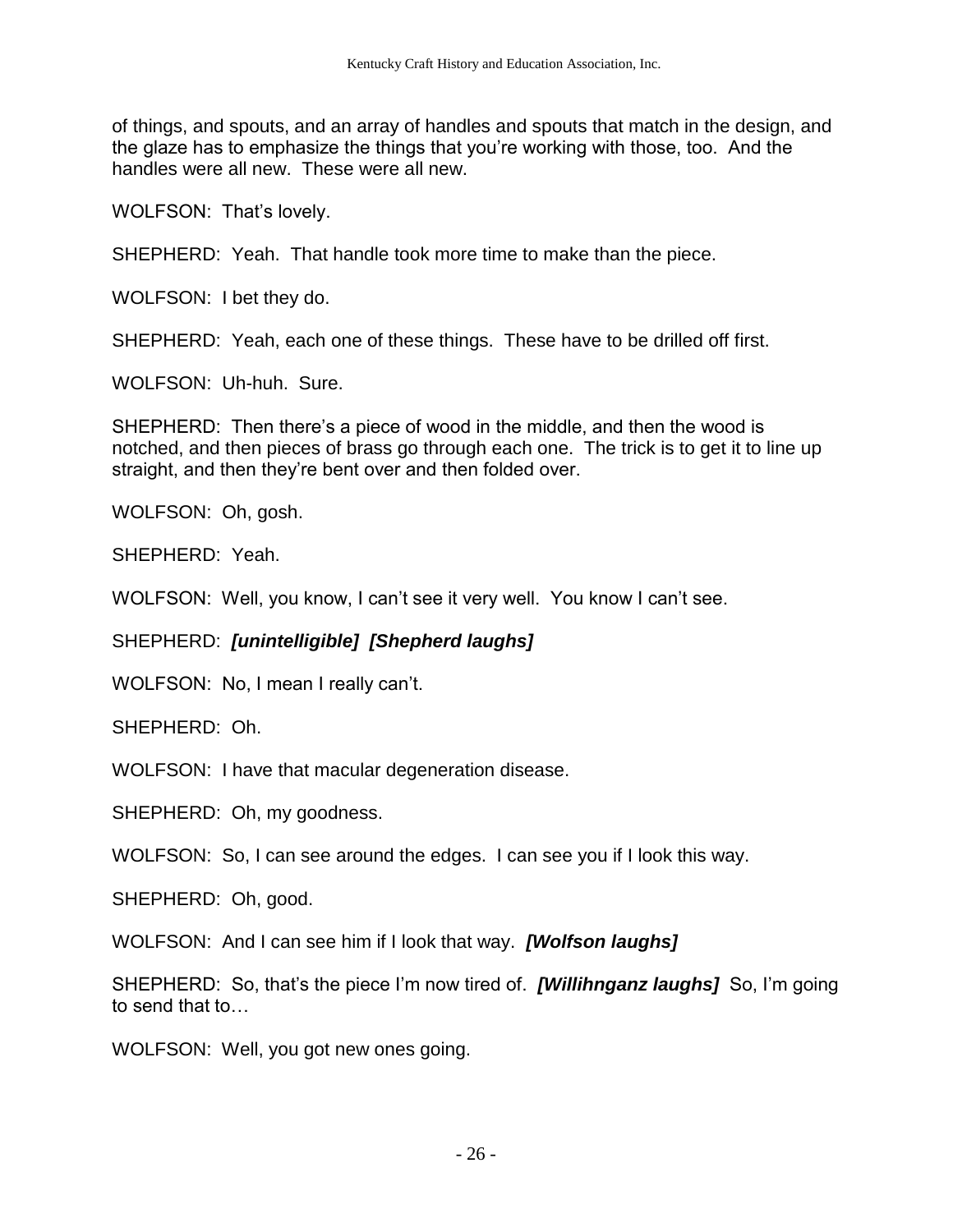SHEPHERD: Yeah, I'm sending that to Dr. Steven and Susan for their anniversary. They don't know it yet, but …

WILLIHNGANZ: I won't tell.

SHEPHERD: …it's finally coming. They wanted it three years ago, *[Wolfson laughs]* but now they're going to get it.

WILLIHNGANZ: When is their anniversary?

SHEPHERD: It's in August, the end of August.

WILLIHNGANZ: End of August, because I'm going to send her a copy of this tape. I don't want her to hear it on the tape.

SHEPHERD: Oh, gosh! *[All laugh]* It's okay.

WILLIHNGANZ: I'll tell her she can't watch this until September.

SHEPHERD: No charge either on this. It's a present. They've waited long enough for it, so…

WOLFSON: That's good.

SHEPHERD: She has a beautiful collection.

WILLIHNGANZ: Oh, I've been to her house. That's where I did, I did photographing there.

SHEPHERD: Oh, you've been to the house? Yeah, yeah, beautiful collection.

WILLIHNGANZ: Yeah.

SHEPHERD: I love them both. They're just great people. Really great people.

WILLIHNGANZ: She has so much stuff...they have so much stuff in their house. It's amazing.

SHEPHERD: Then the boys are doing well. She said, I said, "Well, how are the kids doing?" She said, " Oh, they're doing well. They're doing…"

WOLFSON: Well, she's got, she's got so much energy, and she, she works so hard. She, she put on all those shows for the Guild, you know. Did you ever exhibit in any of those that they had around here?

SHEPHERD: She asked me to jury that, the, Lexington Artist and Craftsmen.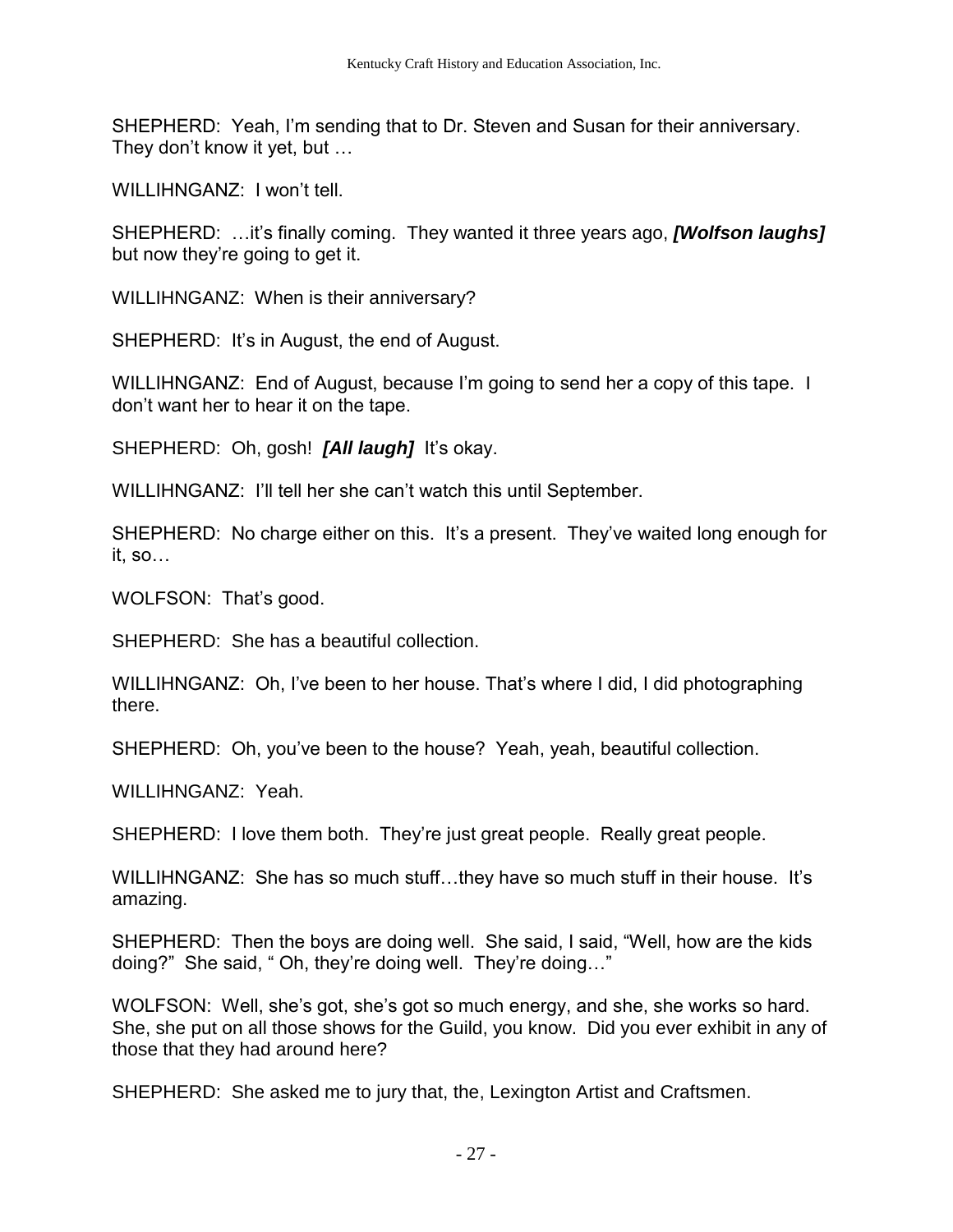WOLFSON: Yeah

SHEPHERD: That was, that's an all day job.

WOLFSON: I'll bet it was.

SHEPHERD: There were, we started at nine o'clock jurying the stuff for that show, and there were six carousels full of stuff.

WOLFSON: My goodness.

SHEPHERD: Took from nine o'clock in the morning 'til five o'clock in the afternoon to jury the entries for that show. That's the longest jury I've ever been on. There were, I don't know, how many slides there were. They just kept coming and coming. And then I got back here, and I went to Wal-Mart, and one of the exhibit people…Have you seen these big, it's like a cut-out of a moose or something, and you put pennies in it and it goes down in there and then…

WILLIHNGANZ: Mm-hmm. Mm-hmm.

SHEPHERD: Well, one of those was in Wal-Mart.

WOLFSON: Oh, no!

SHEPHERD: So, quickly I called Susan. I said, "Susan,…

WOLFSON: Take it out.

SHEPHERD: …get that crap out of there." *[Wolfson and Shepherd laugh.]* I said, "This is a commercial venture. Take it out." She said, "Thank you, Fred." *[Wolfson laughs]* You have to watch them. I mean, you get all kinds of stuff, and once in awhile…

WILLIHNGANZ: So, they just buy something at Wal-Mart and bring it in and say, "This is my art?"

SHEPHERD: Well, no, this is a, there are people that made these collection, coin collection things.

WILLIHNGANZ: Uh,huh.

SHEPHERD: That's what they were selling.

WOLFSON: Yep.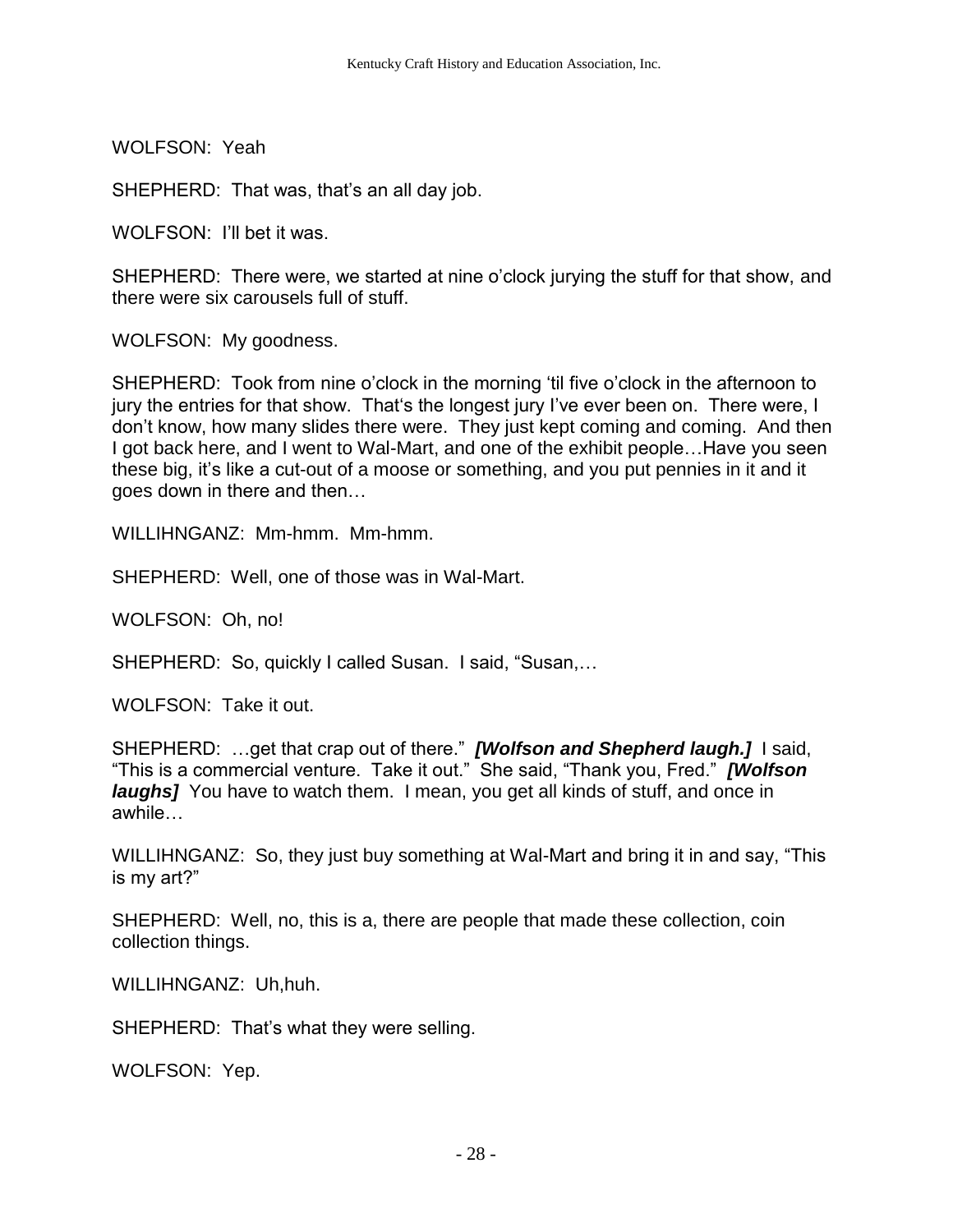SHEPHERD: And they had wanted to get into the sale by selling these cute little giraffes, you put money in them…

WILLIHNGANZ: Right.

SHEPHERD: As soon as I saw that I said, "Woo, woo, wait a minute. 'Cause you get punchy after awhile, after you have seen four thousand water colors and…*[Wolfson laughs]* I mean, it is, six or seven people sitting there looking at this stuff, you go crazy. You can't wait for lunch or for an earthquake or something, you know. *[Wolfson and Shepherd laugh.]* But, it was a good experience, and I saw *[unintelligible]*, one of my students from Thailand.

WOLFSON: Uh-huh?

SHEPHERD: Does the most beautiful work you've ever seen. He gave me a piece, sent it to me in the mail.

WOLFSON: Oh, great, and that's in Louisville or Lexington?

SHEPHERD: It's in Lex…, he's is Louisville.

WOLFSON: Uh-huh.

SHEPHERD: And he's wonderful.

WOLFSON: That's great.

SHEPHERD: He was one of the best students I ever had. He had majored in political science at Eastern.

WOLFSON: Uh-huh.

SHEPHERD: And, he arrived at my doorstep uh,…

WOLFSON: How did he do….

SHEPHERD: …shortly after Christmas for a small semester. He said, "Mr. Shepherd, " he said, "I, my name is *[unintelligible]*, and I want to do clay."

WOLFSON: Uh-huh.

SHEPHERD: And he wanted to do, get a masters degree, and he was singly the most gifted person I've ever seen.

WOLFSON: That's amazing.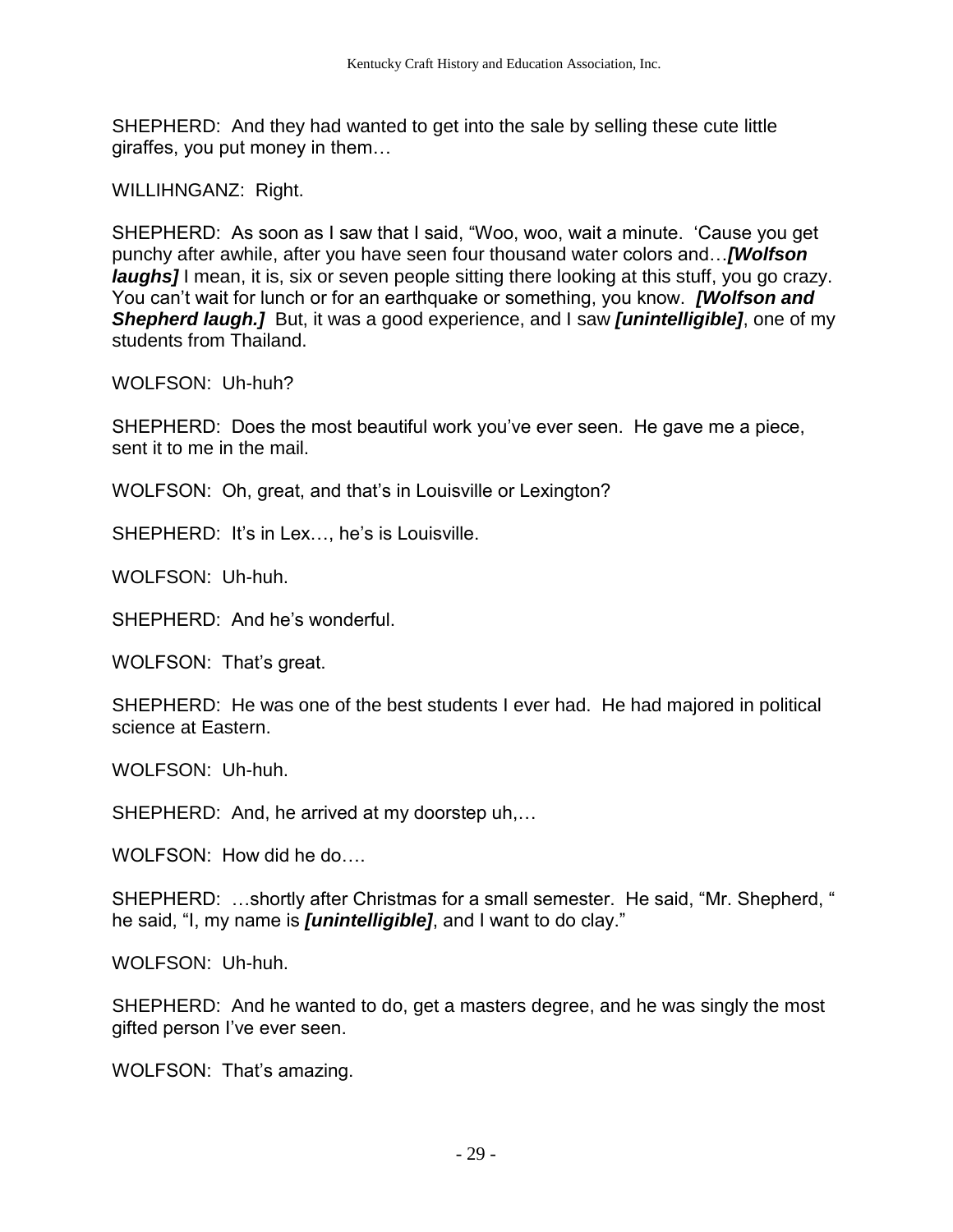SHEPHERD: He was in the studio, down with four or five other people, graduate students had been in programs for four years or some, and he started out, obviously, way, way behind them.

WOLFSON: Mm-hmm.

SHEPHERD: But it didn't take him…in six months he passed them – six months. *[Wolfson laughs]* He was just marvelous. He had this wonderful feeling for the material, and the designs were just incredible.

WILLIHNGANZ: What makes somebody good at doing this stuff?

SHEPHERD: I don't know. It's, it's, it's, it's a, some kind of a relationship with materials. That's all it is to it.

WOLFSON: Mm-hmm.

SHEPHERD: Some people do wood or leather or drawings or, you know, I have colleagues at school that I still am just amazed by the thing they do. Have you seen Dale's typewriter drawings…

WOLFSON: Uh-uh.

SHEPHERD: …that he did at school?

WOLFSON: No.

SHEPHERD: Judy, our secretary up in the Art Department had one on her wall.

WOLFSON: Oh, my goodness!

SHEPHERD: You would, you would not believe this thing.

WOLFSON: I would, I would love to see it. Yes.

SHEPHERD: Oh, God. It is one of those things that, it's a life experience to see one of these things. That's what art's all about.

WOLFSON: Yes, it is.

SHEPHERD: Bringing something to somebody that changes them.

WOLFSON: They would never dream.

SHEPHERD: They would never dream. They just go…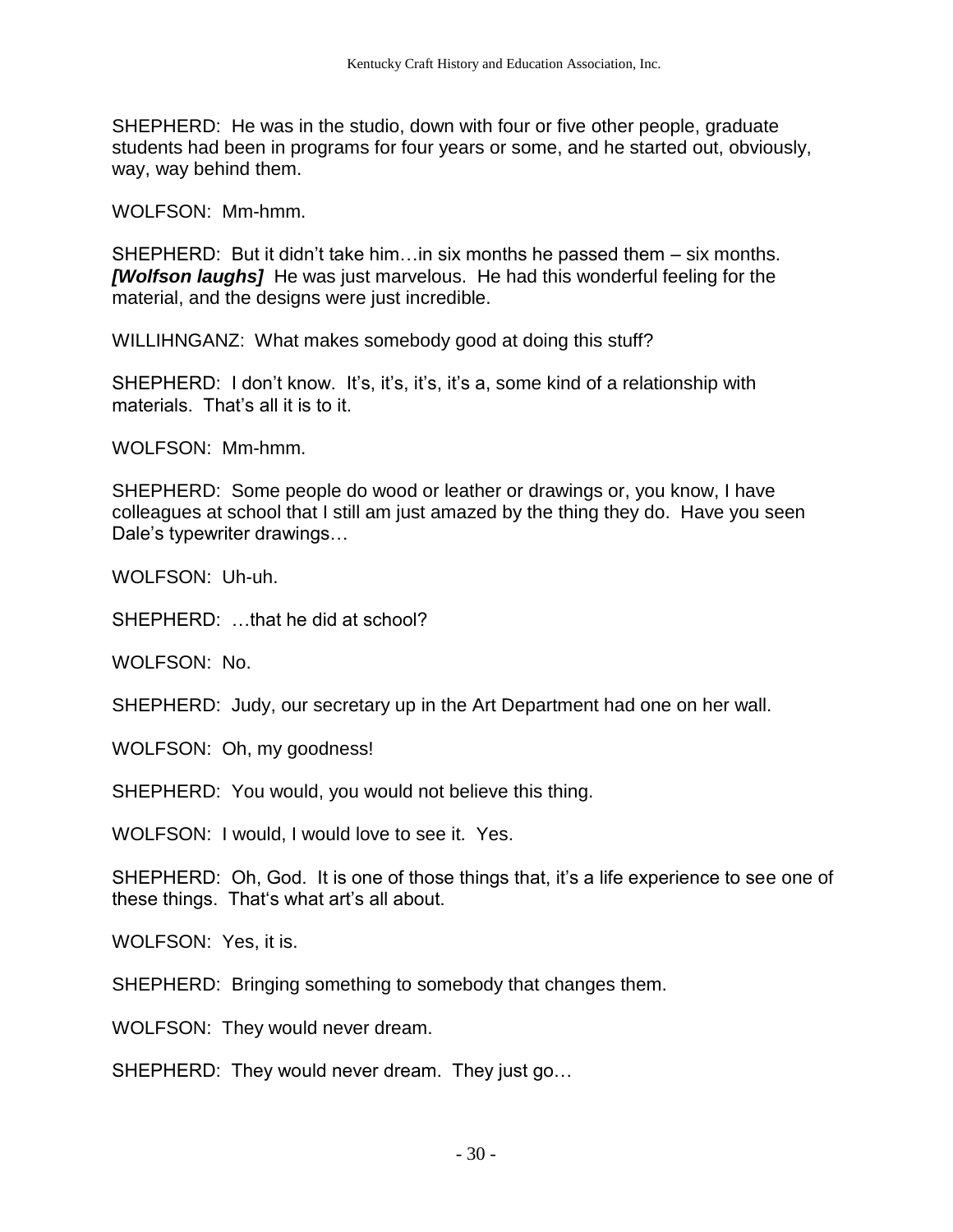WOLFSON: See a picture of a typewriter?

SHEPHERD: It's a typewriter. *[Wolfson laughs]* An old Corona typewriter.

WOLFSON: Yeah.

WILLIHNGANZ: And what makes this so different?

SHEPHERD: And it's big. It's this big.

WOLFSON: Mm-hmm.

SHEPHERD: But the facility and the action of this drawing is just unbelievable. You just sit in awe of this thing. It's just marvelous. Transforming the...Somebody drew that! Aww, you're kidding me. You mean that's not a photo thing that touched up or…

WILLIHNGANZ: Interesting.

SHEPHERD: I was up there in his office once. He and I taught drawing together for, oh, God, twenty-six years.

WOLFSON: Yes.

SHEPHERD: He has all these drawings he did as a student. He has drawers full of these things, stacks of them, and they're just absolutely amazing. He's an extremely gifted person, but he also works very hard.

WOLFSON: Yes, he does.

SHEPHERD: He lives for his work and the students, and that's it. Any spare time he has, he's out in a national park someplace – he and Chad Stewart, not Chad Steward, but Chad Shot, and they go out there and camp and draw. Now, he goes to Europe in the summer to teach drawing in Italy.

WOLFSON: That's good.

SHEPHERD: But he is an absolute master. He just …

WOLFSON: And a good teacher.

SHEPHERD: Oh, yeah. He's a great guy. He's just great.

WILLIHNGANZ: Now, Fred, in your work, what was the hardest thing for you to overcome to do what you've done?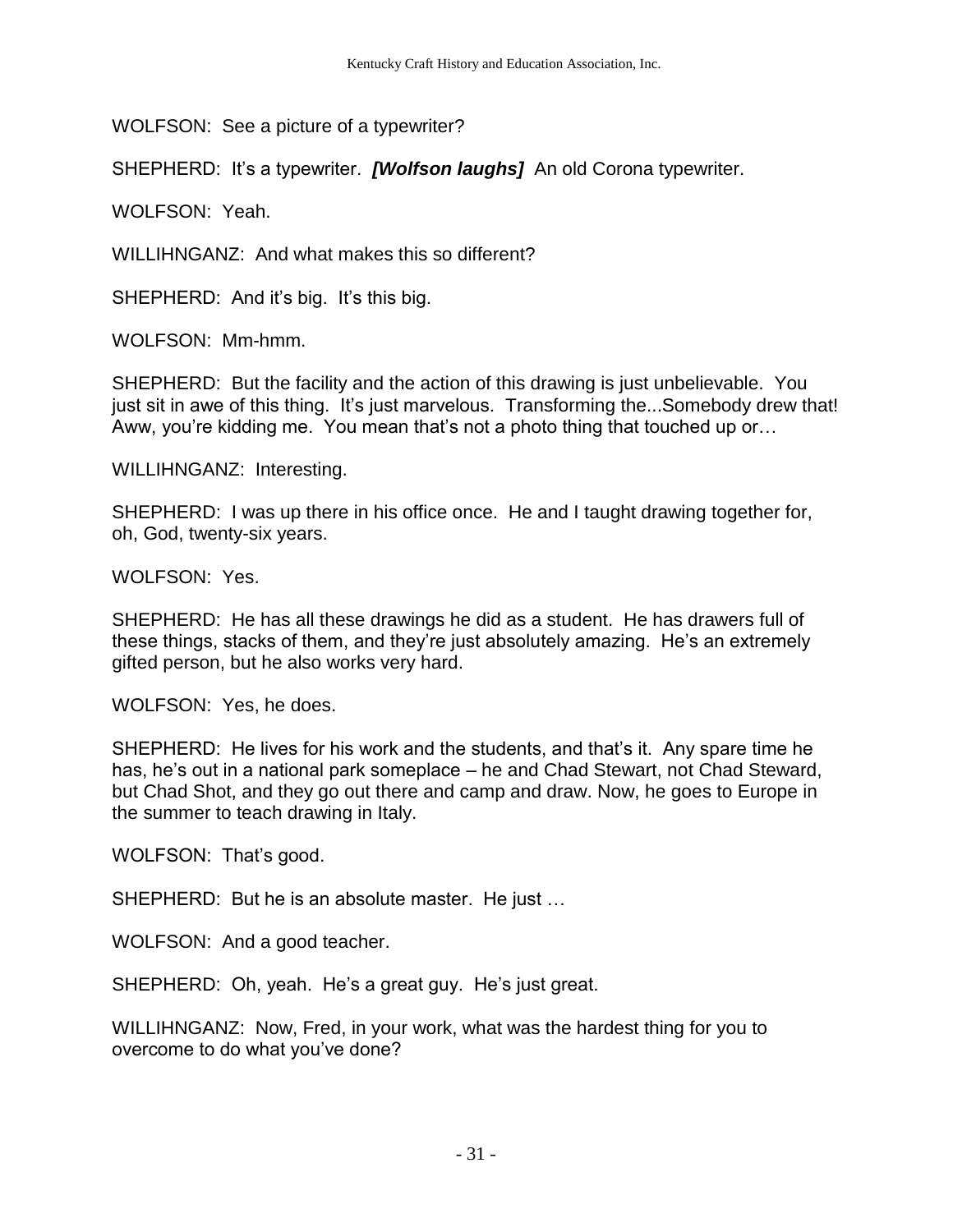SHEPHERD: I, you have to see it from the long range. You have to see it as a building process. I can remember the first teapot I ever made, back in school. And, it was hilarious. It was really funny, and if you wanted to tell somebody how to make a teapot with all the elements involved in that, not knowing anything about it and make it completely wrong, that was it. *[Wolfson laughs]* And I didn't have the *[unintelligible]* sense to keep the piece. I wish I had that piece back.

WOLFSON: Uh-huh. I bet you do.

SHEPHERD: 'Cause it was terrible. *[Shepherd laughs]* It was terrible.

WOLFSON: Yeah.

SHEPHERD: But that's, you know, that's how you get your…I remember when I was at school, I hadn't, I'd been in the Art Department. I switched my major, and the first course I took was from a wonderful teacher by the name of Martin Soria, who died at sixty-four in the Olympic skater crash in New York, when all the Olympic skaters were killed in '56. He was on his way to present a paper on Velasquez at the, excuse me, not Velasquez but, Francisco Zuberano. He was presenting a paper on that at the Prado Museum, and he died there, in that wreck.

WOLFSON: Oh, goodness.

SHEPHERD: But he was the first person I ran into as an art historian at school. And the man was just absolutely, I've never seen an art historian like him, ever. He was enthralled with the material, and one of the things that he would do with freshman was that he would put on a thing, and then he would discuss the piece and then he would say, "Well what do you think about this piece?"

WOLFSON: Mm-hmm.

SHEPHERD: And every once in awhile one of the students would see something that he didn't see, and that set him into orbit. *[Wolfson laughs]* He would say, "Oh, yes, yes, you're right! And he was about this tall, tight curly hair, and squeaky, black shoes. He was very formal, but he was a wonderful teacher, and he just lived for that discovery of something somebody would see that he hadn't. And it would just, it would set him off. He was the happiest creature on earth for about three weeks. *[Wolfson and Shepherd laugh.]* But that's the way he taught.

#### WOLFSON: Yeah.

SHEPHERD: He was wonderful. He just loved the subject matter. On the other hand they had another art historian that was a complete, complete – at the other end of the scale.

WOLFSON: Mm-hmm. Just did it for…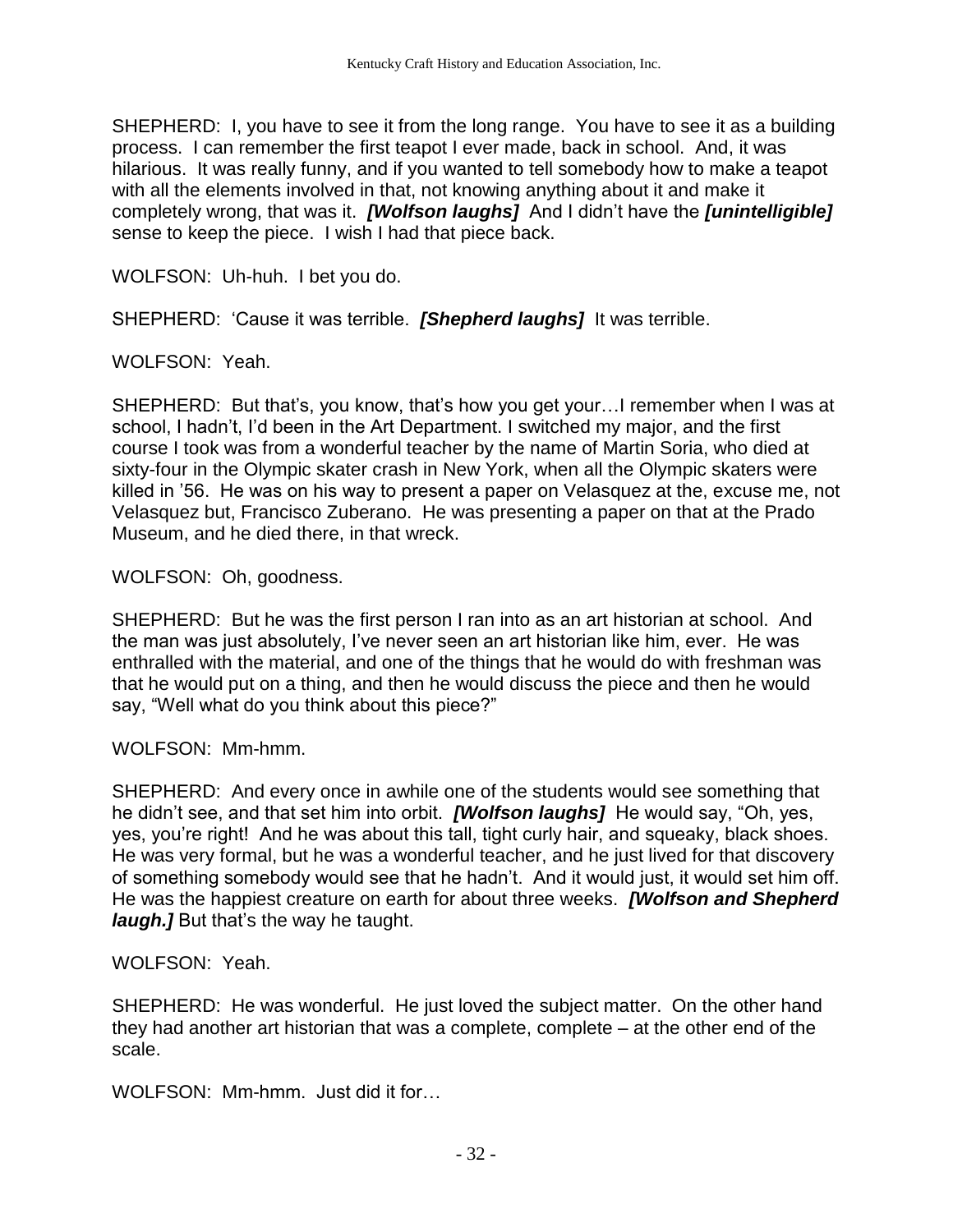SHEPHERD: Ah, he did if for a living, but he wasn't passionate about it. There was no fire in his belly at all, but Martin…Ohhh, ohhh.

WOLFSON: So, he…

SHEPHERD: He would sit up at night in his office. We had a janitor at Kresge Art at Michigan State – a janitor who was French. His name was George Lambrandt. Brilliant! Absolutely brilliant man. And he and Martin would hold a discourse in the evening about something. *[Wolfson laughs]* They would, last time I remember, they were talking about the plays of Luigi Pirandello, and he would sit there and argue about this. That's the way Martin was. He was passionate about everything that had anything to do with music, art, dance…

WOLFSON: So, he influenced you?

SHEPHERD: Oh, yeah. Oh, yeah. Yeah. He drew me into art,…

WOLFSON: Uh-huh.

SHEPHERD: …and, because of, I'd never seen anybody entertain that form of logic,…

WOLFSON: Mm-hmm.

SHEPHERD: … and perception, and enjoyment of something. And you sat there and said, "Oh, my God, he's right. He's right! He's right! *[Wolfson laughs]* All these other idiots don't see it. He sees it". Yeah, and the first day, I had taken drawing and things like that, but I walked down to the pot shop, and I saw a man working down there, who later became my mentor, and who just died two years, three years ago, Louis Raynor. I watched him work, and it was, it was magic.

WOLFSON: Uh-huh.

SHEPHERD: Taking these things out of here and then just making these things – out of nothing!

WOLFSON: Yeah.

SHEPHERD: For the individual responsible for every facet, turn, every little aspect of the piece – out of nothing. Jeez, I want to do that. *[Wolfson laughs]* I want to do that. So, that's how it began. Yeah, and I think the same story could be said by many, many people the same way – where a person or a circumstance or a teacher of some kind has really turned the light on, in that way. And it's, it, it's been that, it's a life journey.

WILLIHNGANZ: Do you think the Guild provides the opportunity for people to connect that way?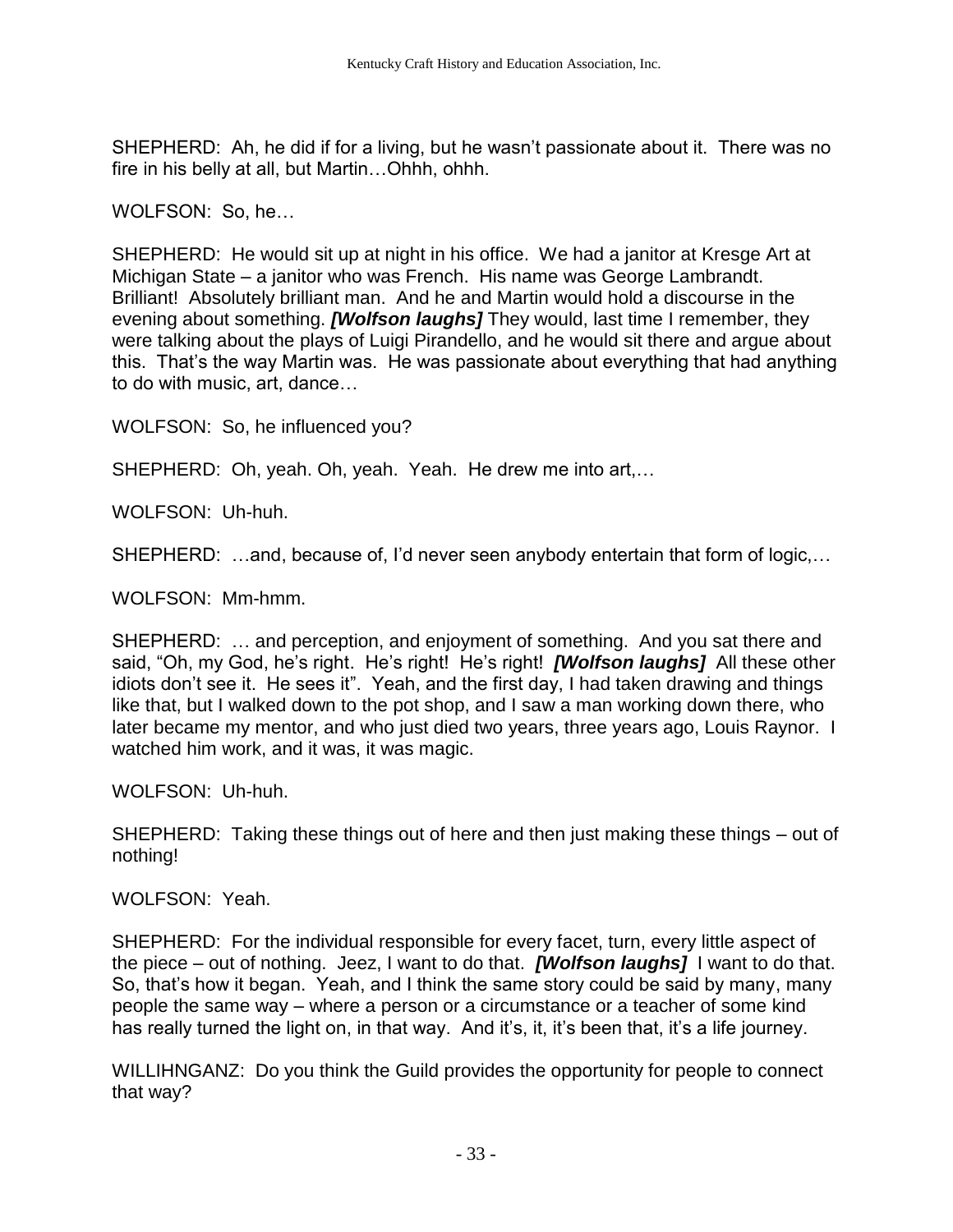SHEPHERD: I don't know. I don't know. I think it has to do with certain individuals that have that taste. We had another teacher at school in the Philosophy Department by the name of John Taylor. Came in a grey suit every day, and he smoked cigarettes. It was like something out of a movie – a forties movie – everybody smoked cigarettes. But, Dr. Taylor taught aesthetics, and you were not allowed into that room after the time. You'd, you'd have to wait outside the door. And that place was packed. There were eighty students in there, and you could hear a pin drop. First of all, it took you two weeks to learn the language he was speaking. 'Cause he used English like no one had ever used English – lots of wonderful adjectives and descriptive phrases, but after you got that under your belt, you recognized how valuable he was. He would talk about Benedetto Croce, and Aristotle and all these people, but what's, he talked about them as if it was his point of view. He was Aristotle telling you about these things. I've never heard anybody do that. I think the closest was the great James Campbell, Campbell.

WOLFSON: Mm-hmm. Yeah. Yeah.

SHEPHERD: He was just like Campbell. He was enthralled with ideas, and as Campbell was enthralled with the mysticism of religion and everything else.

WOLFSON: Mm-hmm.

SHEPHERD: Just marvelous! There's not another person like him. Well, as a philosophy teacher he was, 'course the guys in his department were all, "Aaa, that's John. He's like…" But they weren't sitting in there in that classroom where he could make eighty people cry over a Robert Herrick love poem. *[Wolfson laughs]* That's the power that man had. He was wonderful. I took all three courses with him. So, those teachers, my Lou Raynor, and there were a couple of people in English that were like that. I took a lot of literature courses, too, that had that, that dedication and that spark for teaching. They could make it such a joyful experience. You couldn't wait to get there to see what was going to happen, or what question he'd ask. And you had to be ready. *[Shepherd laughs]* He'd give you this list the books, my God.

WOLFSON: Couldn't look out the window, could you?

SHEPHERD: Yeah. *[Shepherd laughs]* A student asked Campbell, a girl who was, I guess he was teaching, where'd he teach – at Vassar or…

WOLFSON: I can't remember.

SHEPHERD: …one of those girls' schools he taught at. And one of the students saw him after class and said, "Mr. Campbell, that list of books you gave is so large. I just can't read them all."

He said, "Well, I'm surprised you tried." *[Wolfson and Shepherd laugh.]* And what he was talking about, of course, was the long termed…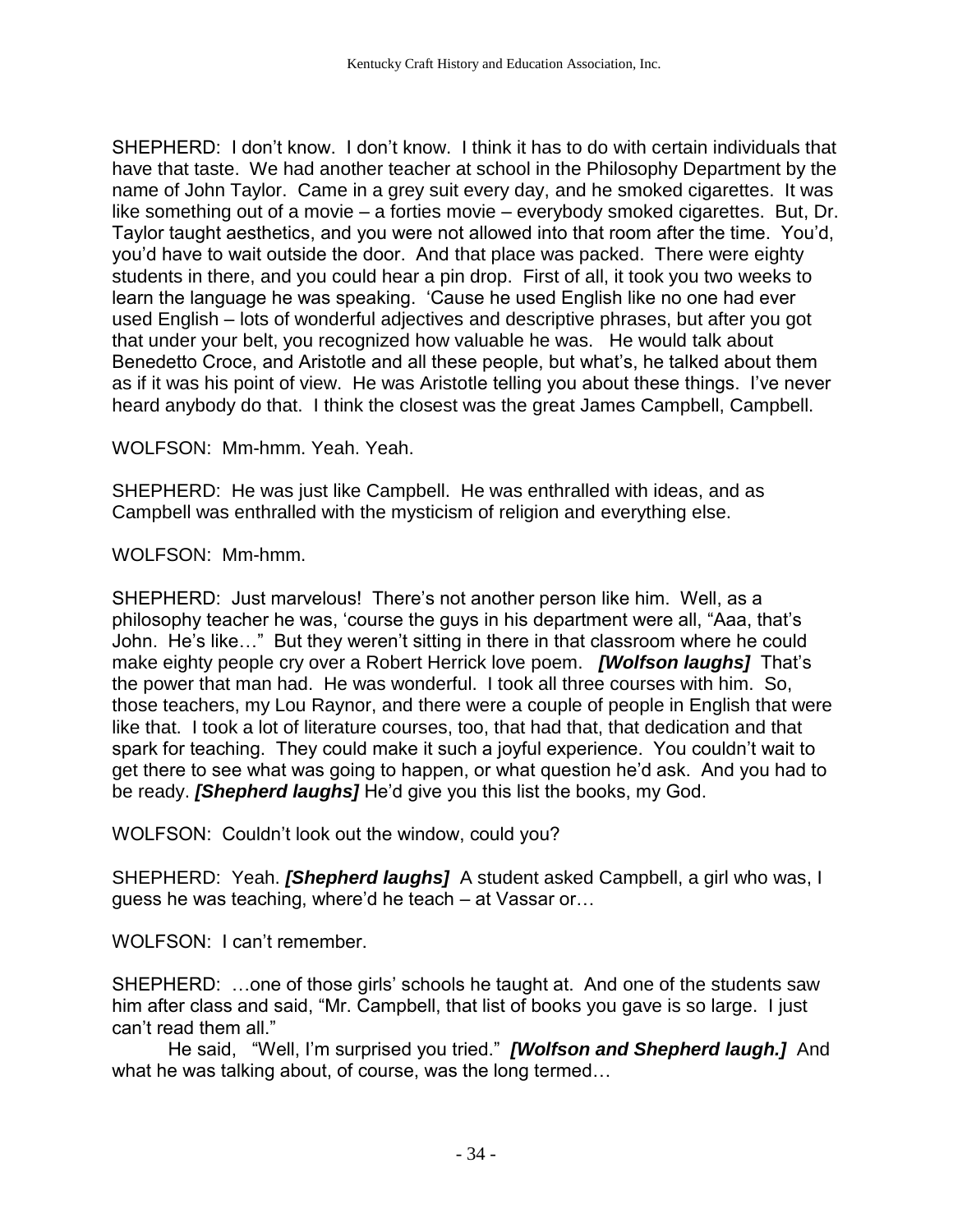WOLFSON: Yeah.

SHEPHERD: Yeah, here are the things that…

WOLFSON: That you ought to know about.

SHEPHERD: …that what help you understand what I'm talking about and the subject matter as well. But you do run into teachers like that. I was very, very fortunate to have three or four of them. Yeah. They were wonderful. They were great, great human beings – just terrific. Yeah. Lou played a joke on me once. We went, my teacher, Lou Raynor, he took me up, trout fishing up in one of the lakes outside Traverse City. There's a small spring fed lake called Torch Lake. And it was in the spring, and the joke was, there was this turtle. And he said, "Fred, why don't you get out there and get that thing?" I said, "Okay." So, I took my shoes off, and the water must have been thirty-five degrees. It was the coldest water. *[Wolfson and Shepherd laugh.]* It was a spring fed lake. But he was a, he was a dandy. He was wonderful. He'd build his own houses. He'd build his own equipment. Much, the attitude of starting from scratch is something that I learned from him, but he was also part engineer. He really knew his stuff. He was an Alfred grad. Lou was a great teacher, but he was not a teacher who gave lectures. There was something very, very oriental about his teaching. He taught by example. Had his studio right there, anybody could come in anytime they wanted. But he didn't give big lectures on glazes or chemistry like that. He just gave you a book. He said, "Fred, here take this." *[Wolfson laughs]* It turns out to be to be an old *[unintelligible]* book which is one of the first great books to have ever been written on glazes. He said, "Read this." *[Shepherd laughs]* But all the rest of the things you did, you had to watch him. Watch what he did, whether he was building a house, or building kilns, or making pots. They were all examples to be followed, and he was an absolute expert at everyone of them. He was really, really bright, but he was very nonchalant. He was not a prideful man at all. He was just, he was a salt.

WOLFSON: Mm-hmm.

SHEPHERD: He was really a super person. His daughter sent me a picture of him in the last week of his life. I have it in my studio. Still making stuff right up until the day he died. *[Willihnganz laughs]* That's Lou. Yeah, good guy.

WILLIHNGANZ: That's a good way to live.

SHEPHERD: Yeah.

WILLIHNGANZ: Can you tell me more about the Guild or your thoughts about it?

SHEPHERD: Mmm.

WOLFSON: I think you ought to see his other big pot. Now he showed you this.